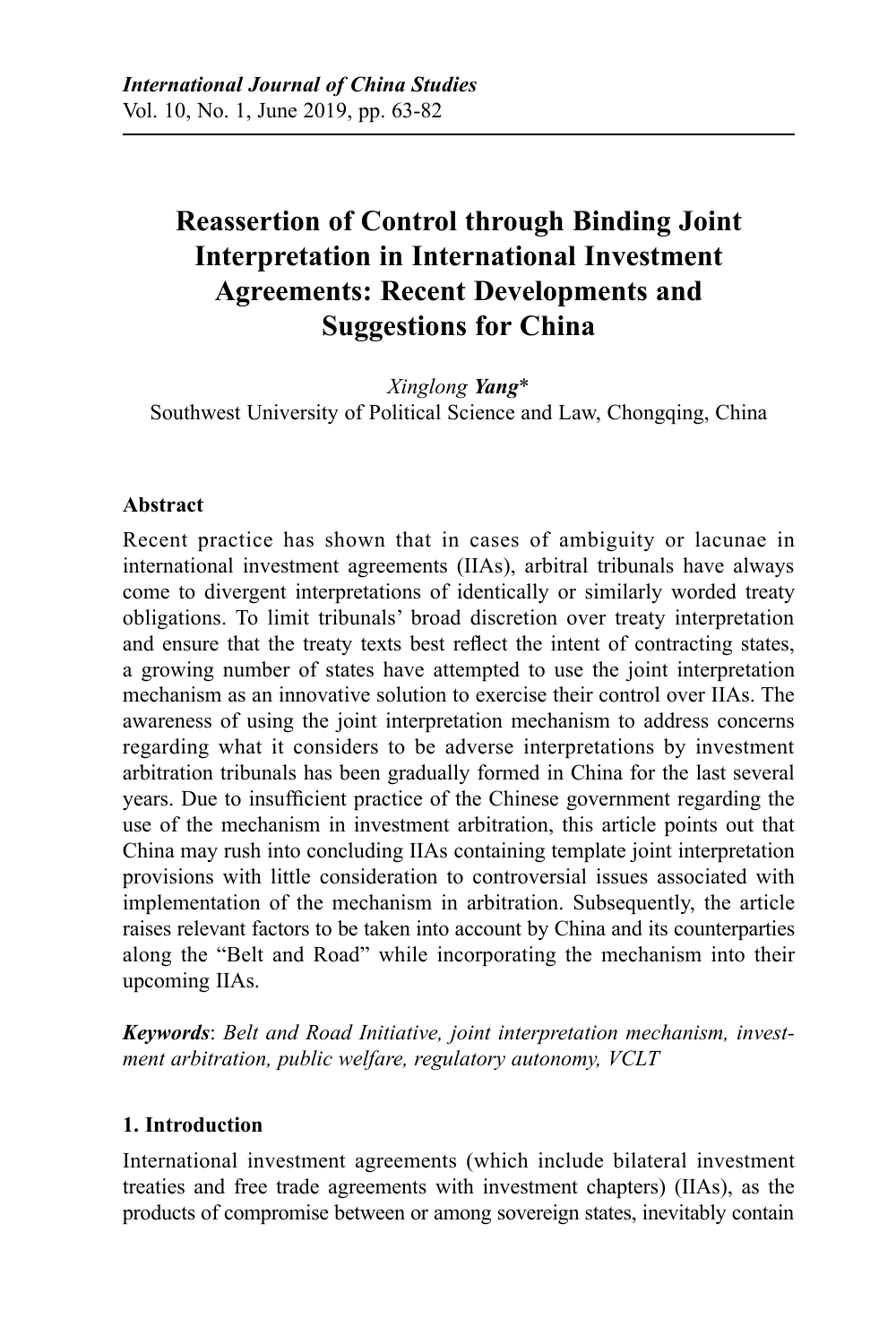vague and ambiguous provisions (Methymaki and Tzanakopoulos, 2016: 6). In the determination of the true meaning to contentious IIA provisions, Article 31(3) of the Vienna Convention on the Law of Treaties (VCLT) explicitly requires tribunals to take into account any subsequent agreements or subsequent practices (subsequent agreements) reached by all contracting states after the date of conclusion of the IIA as authentic means of treaty interpretation (International Law Commission, 2013: 31). Although the above methods should be strictly complied by tribunals in deciding the meaning of vague provisions (UNCTAD, 2011: 2), the International Law Commission (ILC) clarified that such methods are not necessarily conclusive in the sense that they override all other means of treaty interpretation (UNCTAD, 2011: 2). Due to the non-binding effect of subsequent agreements, states may worry that even if a clear interpretative statement has been issued by them, arbitrators would choose to ignore or otherwise discount the statement (Gertz and John, 2015: 4). As pointed out by Professor Roberts, tribunals normally rely on awards rendered by prior tribunals<sup>1</sup> or academic opinions (Roberts, 2010: 179), with little consideration of the statements and practices of states in general or the treaty parties in particular (Gordon and Pohl, 2015: 12).

States frequently assign the power to competent tribunals to settle investor-state disputes through the arrangement contained in their IIAs, but this does not imply that the tribunals are granted the full interpretive power to determine the true intents of states (Roberts, 2010: 179; Gertz and John, 2015: 2). When arbitrators use the discretion to adopt expansive interpretations of state obligations, states may perceive that "investment treaties are being used by investors in ways governments didn't intend or foresee" (Gertz and John, 2015: 4). Recent practice has shown that in cases of ambiguity or lacunae in investment treaties, arbitral tribunals have always come to divergent interpretations of identically or similarly worded treaty obligations (Jaime, 2014: 278). Those interpretations accomplished by the tribunals may in fact ignore the norm that the contracting states are the creators and masters of their treaties. After treaties are in force, the contracting states retain the power to shape their mutual understandings on contentious provisions (Gertz and John, 2015: 2). In practice, states can rely on several options, such as termination of the treaty, negotiation of amendment, or treaty interpretation, to ensure that the provisions of the treaty best reflect their intents. In practice, the former two options have been deemed as costly and time-consuming, so the interpretation option has been frequently used by states because it is lowercost, faster and more feasible to avoid unpredictable arbitral rulings (Gertz and John, 2015: 4).

Whereas the VCLT does not adopt the practice that subsequent agreements would appear to be decisive of the meaning, subsequent agreements can be conclusive when all contracting states to the treaty impose a binding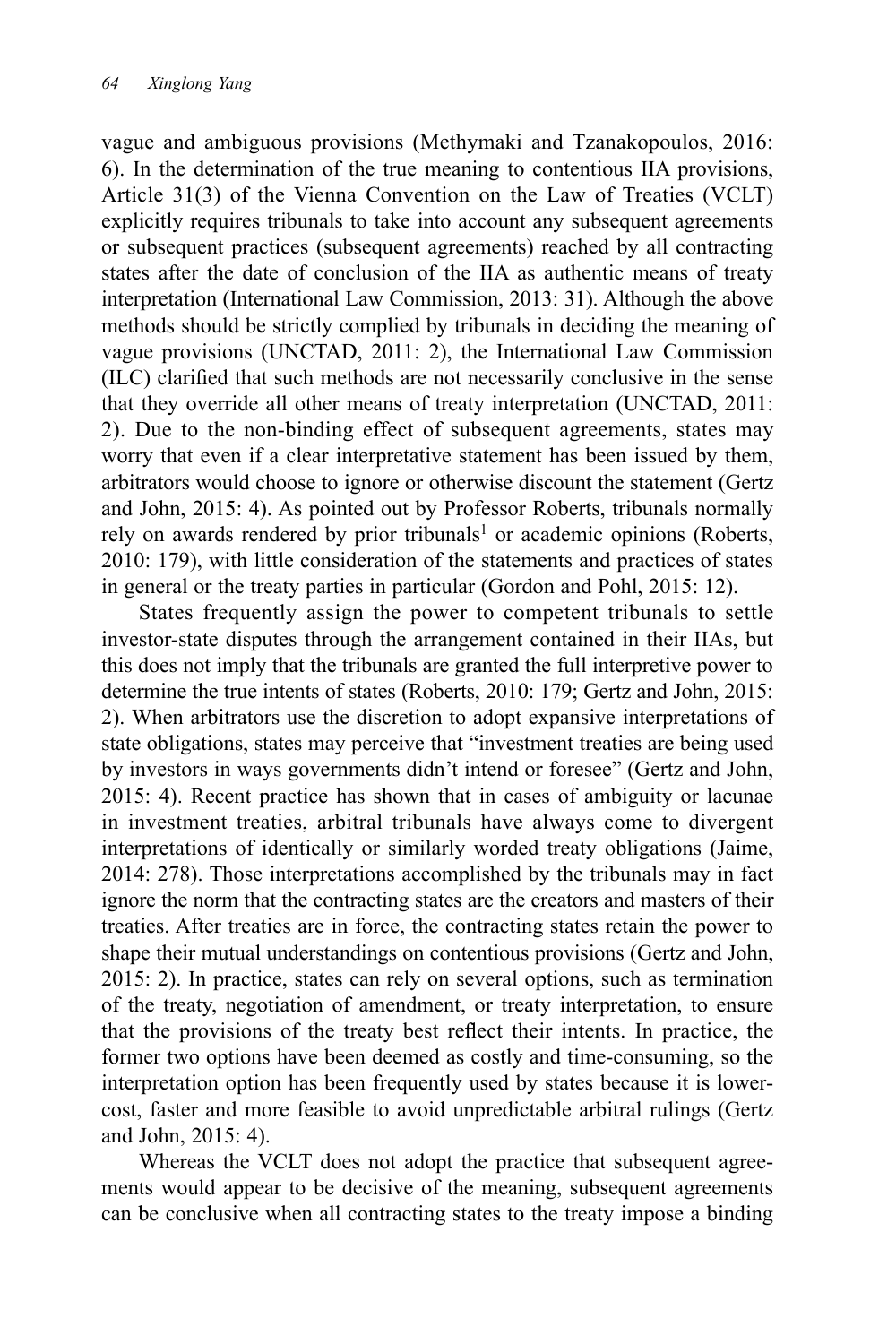effect on them (International Law Commission, 2013: 22).<sup>2</sup> In accordance with a recent report released in 2013, the ILC recognizes that: "subsequent agreements and subsequent practice establishing the agreement of the parties regarding the interpretation of a treaty must be conclusive regarding such interpretation when the parties consider the interpretations to be binding upon them" (International Law Commission, 2013: 22). In recent years, with the rise of treaty interpretation in investment arbitration, a growing number of states have started the practice to adopt the joint interpretation mechanism into their IIAs. Although the words describing the mechanism vary under different IIAs, such a mechanism equips a permanent organ set up by all contracting states or the states themselves with the explicit power to issue binding interpretative statements on contentious provisions; tribunals of ongoing or subsequent cases should strictly comply with the joint statements (Johnson and Razbaeva, 2014: 4).3

The adoption of a joint interpretation mechanism in IIAs is an innovative solution to address states' concerns regarding what it considers to be adverse interpretations by investment arbitration tribunals. One of the earliest and relatively well-known examples concerning joint interpretation with binding effect is the North American Free Trade Agreement (NAFTA). Pursuant to Article 2001 of the NAFTA, the Free Trade Commission (FTC) composing cabinet level representatives of the NAFTA parties or their designees was set up. Any interpretations to the NAFTA provisions issued by the FTC shall be binding upon arbitral tribunals established under Chapter 11 (NAFTA, art 1131(2)). The joint interpretation provisions under Article 2001 are in no way unique. As pointed out by a recent study, "the percentage of IIAs containing such provisions has gradually increased and currently most of the 'mega-regionals', as well as many model Bilateral Investment Treaties (BITs) or newly concluded BITs and FTAs contain them" (Methymaki and Tzanakopoulos, 2016: 6; Kohler, 2011: 175-177). Through explicitly providing in the IIAs that joint declarations issued by the contracting states are conclusive, the states may "bypass procedural requirements imposed by domestic law that must otherwise be satisfied before states can enter into other binding international agreements like amendments or new treaties" (Johnson and Razbaeva, 2014: 5).

In 2013, China proposed to jointly construct the "Belt and Road" Initiative (B&R Initiative) (State Council of the People's Republic of China, 2015), while the IIAs proposed to be concluded by China and its counterparties along the B&R will provide a robust source of potential investor protection, they must be easily understood among investors, states and international tribunals. Although recently concluded Chinese IIAs show that the Chinese approach towards the binding joint interpretation mechanism has gradually progressed, due to insufficient practice of the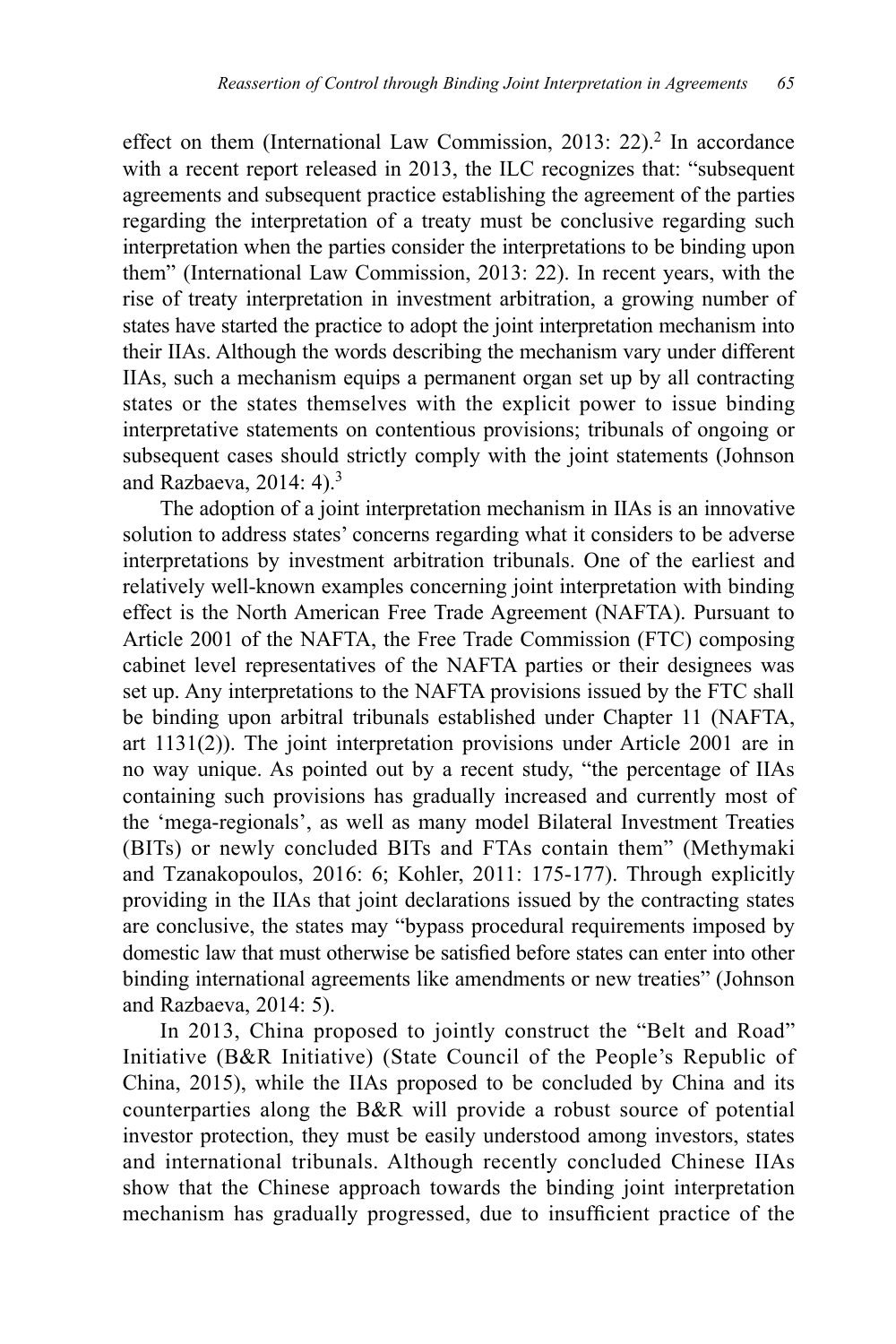Chinese government regarding the use of joint interpretation in investment arbitration, China may rush into concluding IIAs containing template joint interpretation provisions with little consideration to several controversial issues while including the mechanism into the upcoming IIAs. In this article, section 2 identifies that China has gradually incorporated the joint interpretation mechanism into recently concluded IIAs and examines the key different practices among the IIAs. Section 3 highlights the potential concerns associated with the use of joint interpretation during arbitral proceedings. To support the implementation of the mechanism in investment arbitration, the article raises relevant counterarguments to these concerns. Section 4 proposes China enhance its awareness of using interpretative statements as a legal tool to alleviate the risk of expansive arbitral rulings. In addition, in order to promote the rule of law through using joint interpretation mechanism during arbitral proceedings, several suggestions will be proposed.

## **2. Joint Interpretation Mechanism as an Emerging Phenomenon in the New Generation of Chinese IIAs**

Infamously ambiguous languages, unclear provisions and unwritten understandings in existing investment treaties could give rise to "costly litigation and creates openings for tribunals to give unintended or incorrect interpretations to treaty provisions" (Johnson and Razbaeva, 2014: 1). As noted above, the joint interpretation mechanism creates special rules giving the contracting states' subsequent agreement greater force that it might otherwise have under Article 31(3) of the VCLT (Gertz and John, 2015: 1).4 For instance, in *CME Czech Republic B.V. vs. The Czech Republic (CME)*, the contracting states submitted a submission (agreed minutes) to clarify certain issues on the interpretation and application of the disputed treaty. To decide the relevant issues involved in the dispute, the tribunal adopted the interpretations listed in the agreed minutes to support its holding (CME Award, para 27-28). Presently, China has concluded IIAs with nearly 140 states and regions (Investment Policy Hub, 2019). It is common place by now to say that the hundreds of IIAs, especially those negotiated throughout the 1980s and 1990s, inevitably contain broad standards and vague languages, leaving arbitral tribunals with insufficient guidance to decide investment treaty cases with substantial discretion.

# *2.1. Rise of the States' Joint Power over Treaty Interpretation in China*

According to a recent study conducted by a Chinese commentator, the Chinese approach towards the binding joint interpretation mechanism in the new generation of Chinese IIAs has progressed as well (Zhao, 2017: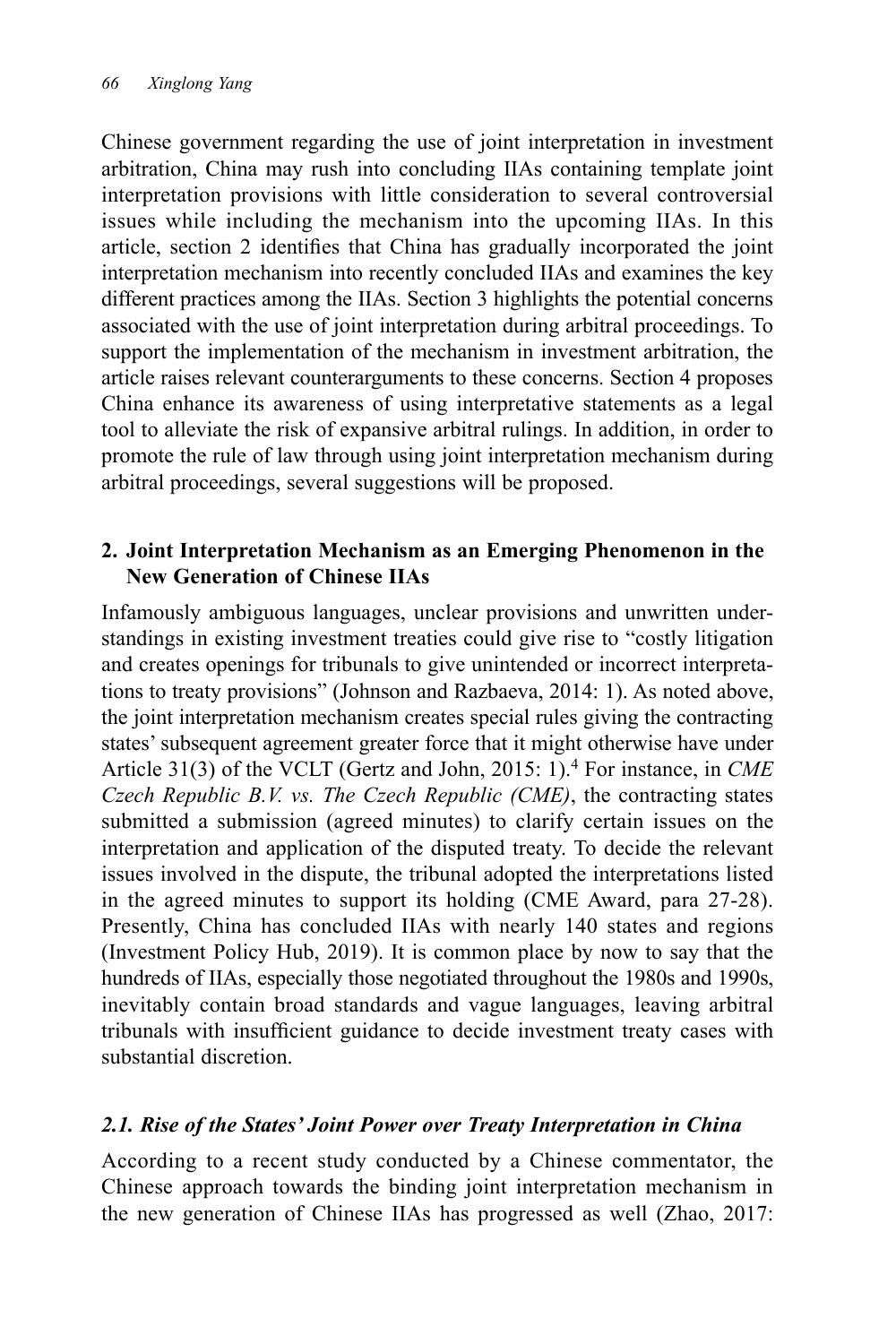152-154). To date, at least six Chinese IIAs, namely the IIAs concluded with Canada, Australia, Uzbekistan, Cuba, New Zealand and Tanzania have officially adopted the mechanism aiming to strike a better balance between the interpretative rights of contracting states and tribunals.

Pursuant to the China-Tanzania BIT<sup>5</sup> and the China-New Zealand BIT<sup>6</sup>, the tribunal shall, upon the request of the respondent state, require the contracting states to issue a joint interpretation statement concerning the meanings of any provisions in dispute. Such a joint decision shall have a binding effect on the tribunal and the award made by the tribunal should strictly comply with the decision (China-Tanzania BIT, art 17; China-NZ FTA, art 155). To preserve the efficiency of investor-state arbitral proceedings, the states are bound to give their joint consent within 60 days of the delivery of the request. If the states fail to reach a statement within the time limit, the tribunal shall make the final determination on its own account. In addition, although the China-Uzbekistan BIT shares many similarities with the above two IIAs, two distinct rules are established by the China-Uzbekistan BIT. First, a joint interpretation statement shall have binding effect on both pending tribunal and subsequent tribunals established pursuant to the BIT. In addition, to assist arbitrators in the determination of their cases, the BIT grants the contracting states 70 days to reach their joint understandings on contentious provisions (China-Uzbekistan BIT, art 16(2)). Pursuant to the China-Cuba BIT Amendment (2008), the joint interpretation provision is much more general, Article 10(7)(5) only provides that, upon the mutual agreements reached by the contracting states, a joint declaration concerning the meaning of treaty provisions shall bind pending and subsequent tribunals (China-Cuba BIT Amendment, art  $10(7)(5)$ ). The BIT failed to go further to identify the time limit for the contracting states to submit their mutual understandings. In accordance with the analysis made above, the four IIAs are relatively general.

The China-Canada FTA also adopted the traditional practice that the contracting states themselves can issue a joint interpretation on general treaty provisions either in the contest of charged treaty negotiations or hostile arbitrations, such an interpretation will be binding on a tribunal established under the treaty (China-Canada FTA, art 30(1)). Besides the right of issuing binding interpretations on general provisions, the BIT allows the contracting states to issue joint interpretation on the reservation and exception provisions. In accordance with Article 30(2), where a respondent state asserts as a defence that the measure alleged to be a breach is within the scope of the reservations and exceptions set out in Article  $8(1)$ ,  $(2)$  and  $(3)$ , on request of the respondent state, the tribunal shall request both states to issue a joint interpretation decision (China-Canada FTA, art 30(1)). The states should submit in writing their joint decision to the tribunal within 60 days of delivery of the request, and the interpretation shall be binding only on the pending tribunal.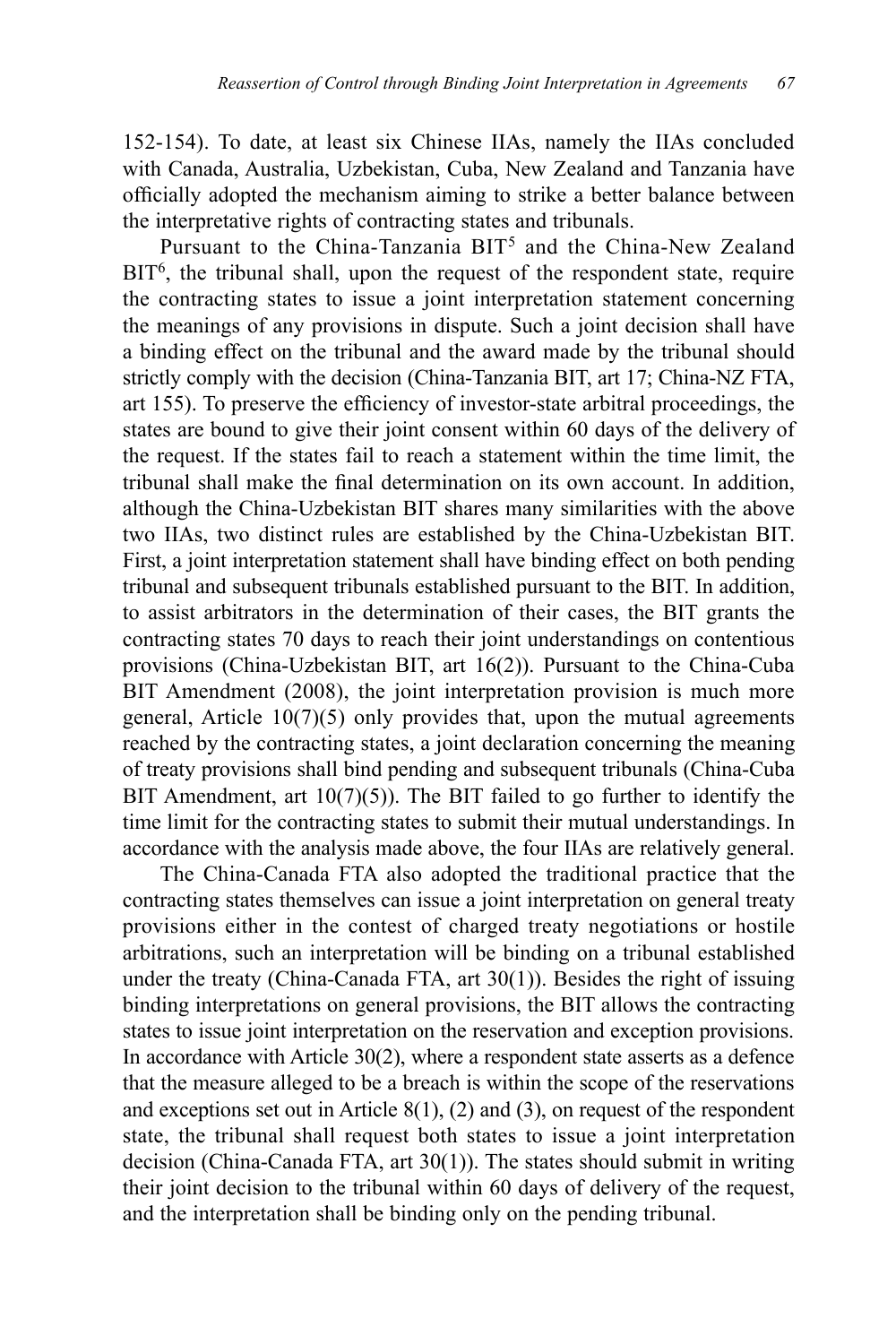# *2.2. Groundbreaking Development of Joint Interpretation Mechanism under China-Australia FTA*

The China-Australia FTA is identified as one of the most modern IIAs concluded by China so far. Even though it is not the first Chinese IIA adopting the joint interpretation mechanism, the provisions under the FTA shall be regarded as the most advanced ones regarding the states' binding interpretative power (Zhao, 2017: 147). First, the FTA restates that the tribunals are strictly bound to decide the issues in the dispute with this FTA as interpreted according to customary rules of treaty interpretation of public international law, as codified in the VCLT (China-Australia FTA, art 9.18.2). Also, one of the most essential creations of the FTA is that the Committee on Investment (CI) was set up by the two contracting states. Pursuant to Article 9.7.3(b), the CI may, in accordance with Article  $9.18.2<sup>7</sup>$  and Article  $9.19<sup>8</sup>$ , adopt a joint decision of the contracting states, declaring its interpretation of a treaty provision.

Moreover, pursuant to Article 9.11.4, a measure of a contracting state is non-discriminatory and for the legitimate public welfare objectives of public health, safety, the environment, public morals or public order shall not be the subject of a claim under the FTA (China-Australia FTA, art 9.11.4). For the first time in Chinese IIA history, the FTA allows the respondent state, within 30 days of the date on which it receives a request for consultation made by the investor, pointing out that it considers a measure alleged to be in breach of an obligation set out in the FTA is of kind described as "Public Welfare" listed in Article 9.11.4. Under this scenario, the respondent state should deliver the investor and the home state of the investor a "public welfare notice" clarifying the basis for its position (China-Australia FTA, art 9.11.5). Upon receiving the "public welfare notice", a negotiation on the nature of the measure will be carried out by the CI or the states themselves within 90 days. During the negotiation, the dispute resolution procedure will be automatically suspended (China-Australia FTA, art 9.11.6). A joint statement reached by the states will have binding nature on a tribunal and any decision or award rendered by a tribunal must be consistent with the joint decision (China-Australia FTA, art 9.19.3).9

# *2.3. Key Differences*

Based on the analysis made above, although China has increased its awareness regarding the goals promoted by states' binding interpretive power, different IIAs adopted distinct practices. To be more specific, there are at least four key distinctions among the six IIAs. First and foremost, two IIAs, namely the China-Canada BIT and the China-Australia FTA, grant the state parties the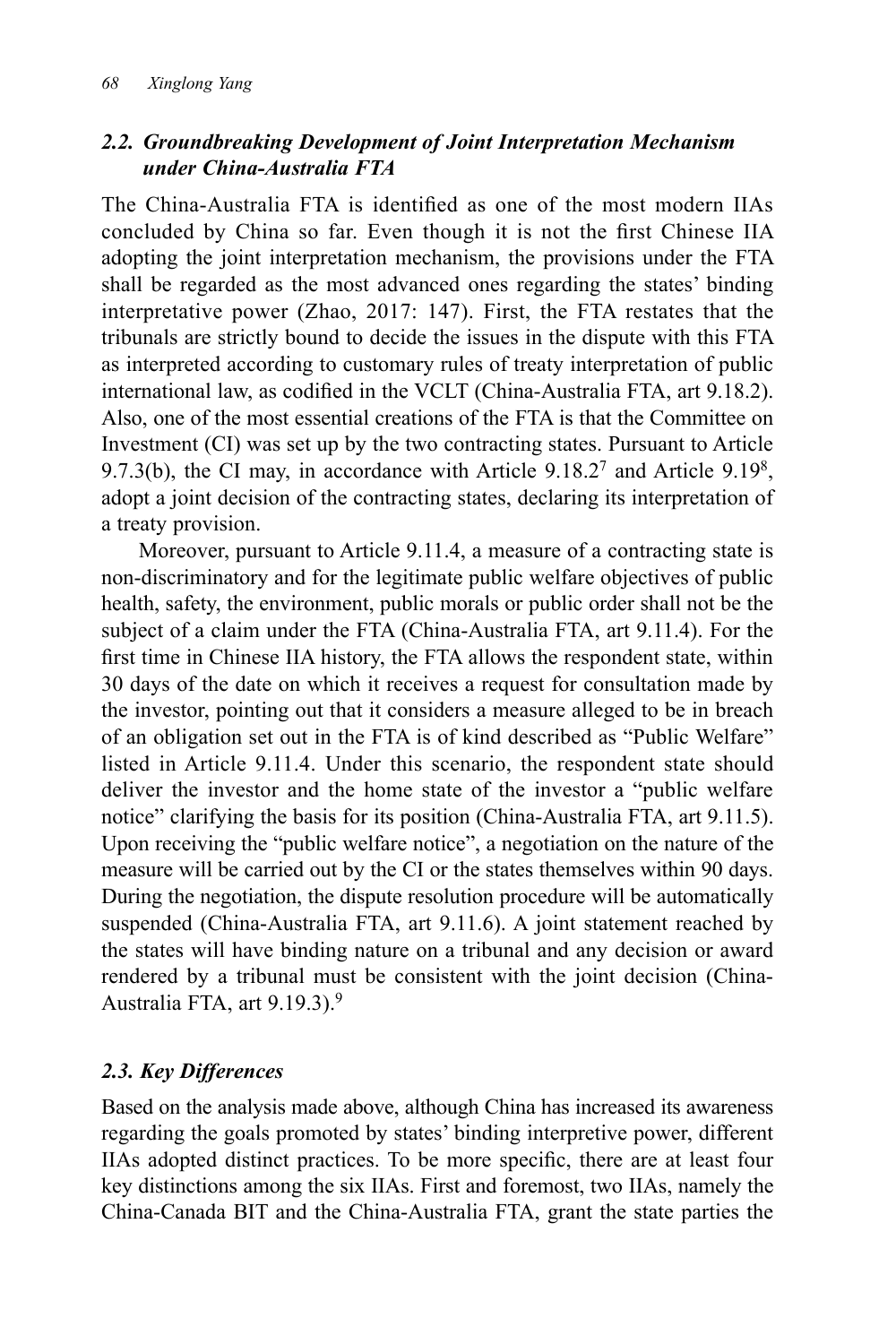power to issue joint interpretation on the reservation and exception provisions. Also, one groundbreaking practice established by the China-Australia FTA is that where the respondent state deems that a measure alleged by the investor falls into the scope of the "public welfare" provision, the tribunal can request both states to issue a joint statement on the nature of the measure. If the measure is deemed as a non-discriminatory measure by the states, it will not be the subject of a claim under the FTA. The second distinction is whether a permanent organ responsible for issuing joint interpretation is set up. Among the six IIAs, only the China-Australia FTA assigns the CI with the authority to issue a joint interpretation on behalf of the contracting states. The CI could enable the officials from China and Australia to regularly meet and discuss issues of mutual concerns. On the contrary, in the absence of a designated organ under other IIAs, when China has the intention to issue a joint interpretation with the counterparties, they are bound to plan meetings, send visiting delegations, etc., the heavier costs associated with the transaction will be increased. The third distinction is the time constraint applicable to the contracting states to reach their joint decisions. Among the six IIAs, only the China-Cuba BIT failed to set up a fixed period of time applicable to the contracting states to reach their joint interpretation statement. To preserve the efficiency of arbitral proceedings, all other IIAs established a time constraint requiring the states to issue their joint decisions in a timely manner. The last distinction is whether a joint interpretation decision reached by all contracting states binds pending tribunals or tribunals of ongoing and subsequent disputes among the IIAs. As indicated above, only the IIAs concluded with Tanzania and New Zealand adopt the practice that a joint interpretation decision shall bind the pending tribunal. In contrast, the other four IIAs adopt the practice that a joint interpretation issued by the contracting states shall have binding effect not only on pending tribunals but also on subsequent tribunals established pursuant to the IIAs.

#### **3. Potential Concerns Associated with the Implementation of Binding Joint Interpretation**

As studied above, China has started to adopt the practice of incorporating the joint interpretation mechanism into the contexts of a new generation of Chinese IIAs, indicating that such a joint interpretation should be binding on a tribunal of ongoing or subsequent disputes. Previously, the FTC of NAFTA, on 31 July 2001, jointly issued the Notes of Interpretation of Certain Chapter Provisions (Notes), aiming to present the three contracting states' joint understandings on the minimum standard of treatment of Article 1105 of NAFTA. The Notes was issued at the time when several disputes were pending, which caused the following concerns.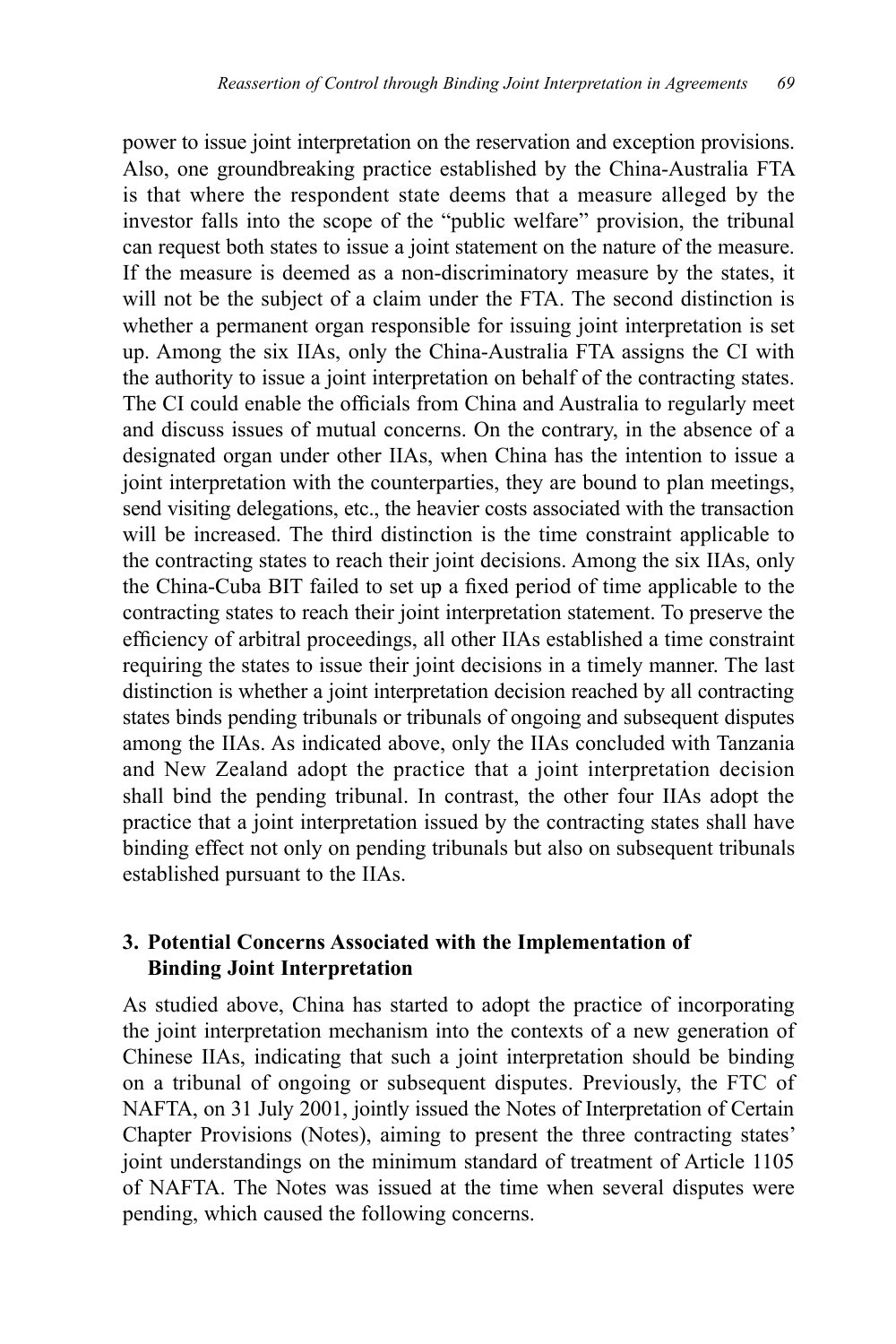One of the key arguments presented in these cases is whether the tribunals are authorized to review the nature of the Notes issued by the FTC. On the one hand, in *Pope & Talbot Inc. v. Canada*, the claimant investor argued that since the issue of minimum standard of treatment was not discussed among the three contracting states during the negotiation of NAFTA, the Notes is not a true interpretation but a modification of NAFTA. In the final award, the tribunal restated that Article 1131 of NAFTA grants a tribunal the right to decide the issues in dispute in accordance with the NAFTA and applicable rules of international law (NAFTA, art 1131(1)). If an issue regarding whether the FTC has acted in accordance with Article 2001 in issuing an interpretation, the tribunal has a duty to "consider and decide that question and not simply to accept that whatever the Commission (FTC) has stated to be an interpretation is one for the purposes of Article 1131(2)" (Pope & Talbot, para 23). In the final award, given the issue of minimum standard of treatment was not discussed during the negotiation of NAFTA, the tribunal chose to believe that the Notes is not an interpretation, but an amendment to NAFTA. On the contrary, in *Mondev Int'l Ltd. v. USA*, the tribunal accepted the Notes is not an amendment to the NAFTA but a valid interpretation (Mondev, para 122). In addition, the tribunal of the *ADF Group Inc. v. Canada* found that there could be no more "authentic and authoritative source of instruction on what the Parties intended to convey in a particular provision of NAFTA" (ADF Award, para 117). The tribunal further provided that nothing in NAFTA suggests that a tribunal may determine for itself whether a document submitted to it as an interpretation by the Parties acting through the FTC is in fact an "amendment" which presumably may be disregarded until ratified by all the Parties under their respective internal law (ADF Award, para 117).

Making a distinction between a true interpretation and a modification to an IIA aims to determine whether a states' joint statement shall have binding effect on tribunals of ongoing disputes. An interpretation to a treaty clarifies the meaning of contentious provisions or what the norm has always been, so it has retroactive effect to state conducts made after a treaty entered into force. On the contrary, an amendment, as the agreement on any modification to an original treaty, creating new norms, has no retroactive effect to previous state conducts. In practice, the distinction between interpretation and amendment is "notoriously difficult to draw" (Methymaki and Tzanakopoulos, 2016: 22). As Professor Kohler suggested: "the conduct of the host state of the investment must be measured on the basis of norms in effect when the conduct occurred and not of newly created norms" (Kohler, 2011: 191-192). Hence, if a joint statement is indeed regarded as an amendment, such a statement rendered in the pendency of arbitration shall not have binding effect on the tribunal. Even though the Notes was believed to be an amendment of NAFTA by the *Pope* tribunal, the tribunal did not go further to engage in an analysis on the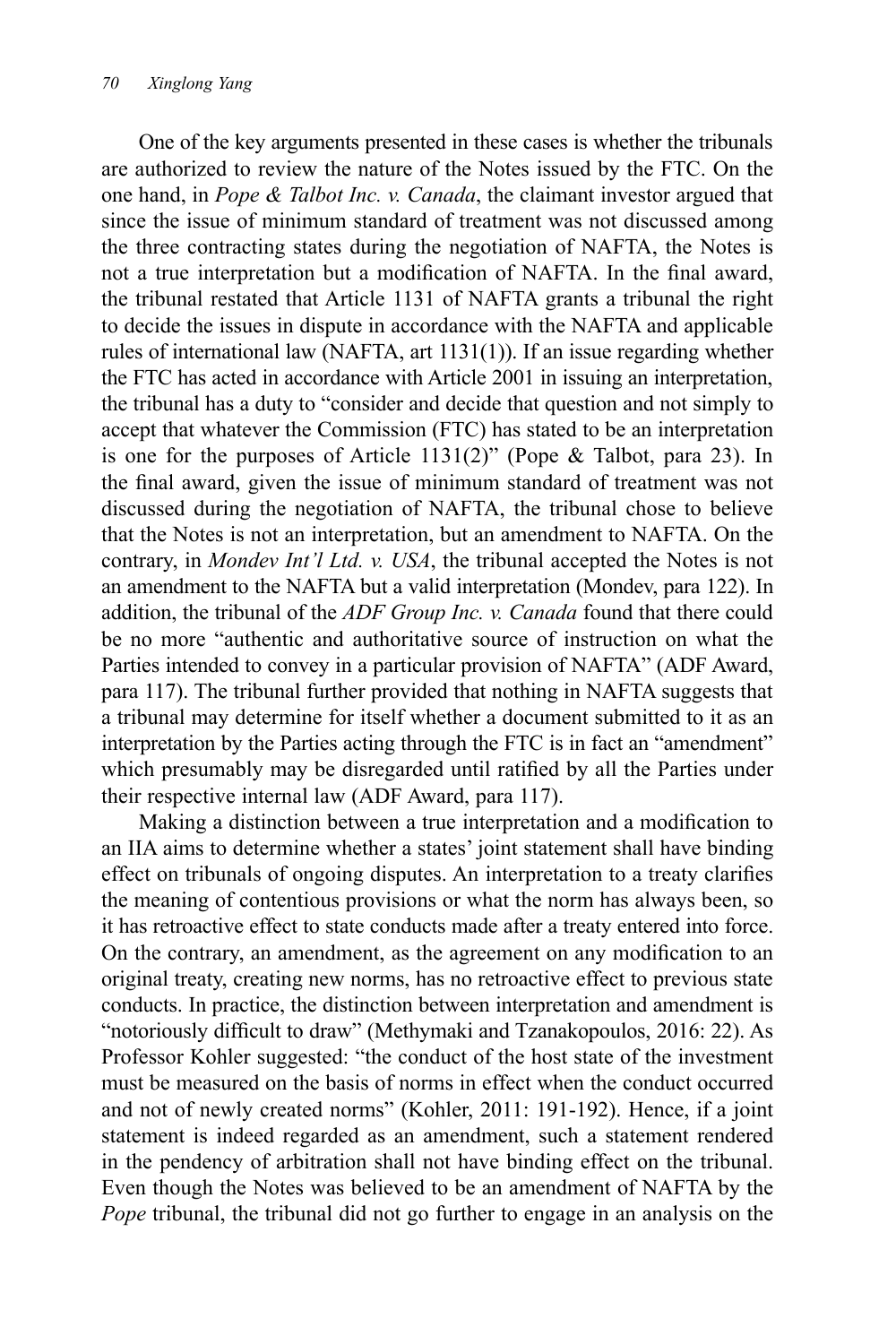binding effect of the Notes since the conclusion reached in the partial award would stand even under the regime of the interpretation contained in the Notes (Pope & Talbot, para 47).<sup>10</sup>

As noted above, the *Pope* tribunal took the view that the Notes itself is tantamount to an amendment to NAFTA, it is clear that the procedure of issuing the Notes is in contrast with the procedure of treaty amendment under NAFTA. In accordance with Article  $2202$ ,<sup>11</sup> any modification shall be regarded as a part of NAFTA when it is approved in accordance with the applicable legal procedures of each state. Since the Notes was issued without satisfying with the procedure provided pursuant to Article 2202, whether the Notes shall have binding effect on subsequent tribunals is in question because the issuance of the Notes violated the procedural requirement explicitly contained under Article 2202. On the contrary, Article 39 of the VCLT provides that states can modify their treaties by any means if agreed. Since the FTC is an emanation of the three states to the NAFTA, a commentator pointed out that "one may consider that an amendment by way of an FTC interpretation amounts to an amendment by the contracting states themselves and, therefore, is binding upon a Chapter 11 tribunal" (Kohler, 2011: 191). In *Methanex*, the tribunal took the view that the Notes is entirely legal and binding upon a tribunal. Even though the Notes constituted a far reaching substantive change, there would be nothing to support that "far reaching changes in a treaty must be accomplished only by formal amendment rather than by some form of agreement between all of the Parties" (Methanex, Part IV, Chapter C, Page 10).

In addition, the respondent state, as a contracting state to the treaty giving its understandings on contentious provisions, would undoubtedly contribute to the contents of the interpretation. Also, as a disputing party to the arbitration, the respondent state might benefit from the interpretation where the contents influence the outcome in its favour. The difficulty here lies in the "two hats worn by the respondent state" (Kohler, 2011: 192). So this appears to be "contrary to due process, specifically contrary to the principle of independence and impartiality of justice, which includes the principle that no one can be the judge of its own cause" (Kohler, 2011: 192). Furthermore, Article 1115 of NAFTA requires equal treatment to both disputing parties.<sup>12</sup> There are some voices against interpretative power on the basis that the interpretation is "out of the blue", without any prior public consultation and giving any warning to investors to ongoing arbitration, which may violate the principle of equal treatment of parties (Kohler, 2011: 188-189).

Confronted with the above concern, different voices have been raised. First, as the masters and creators of their investment treaties, there is a strong legal basis for states to regain the role to shape their understandings on ambiguous provisions through issuing joint statements (Jin, 2017: 96). For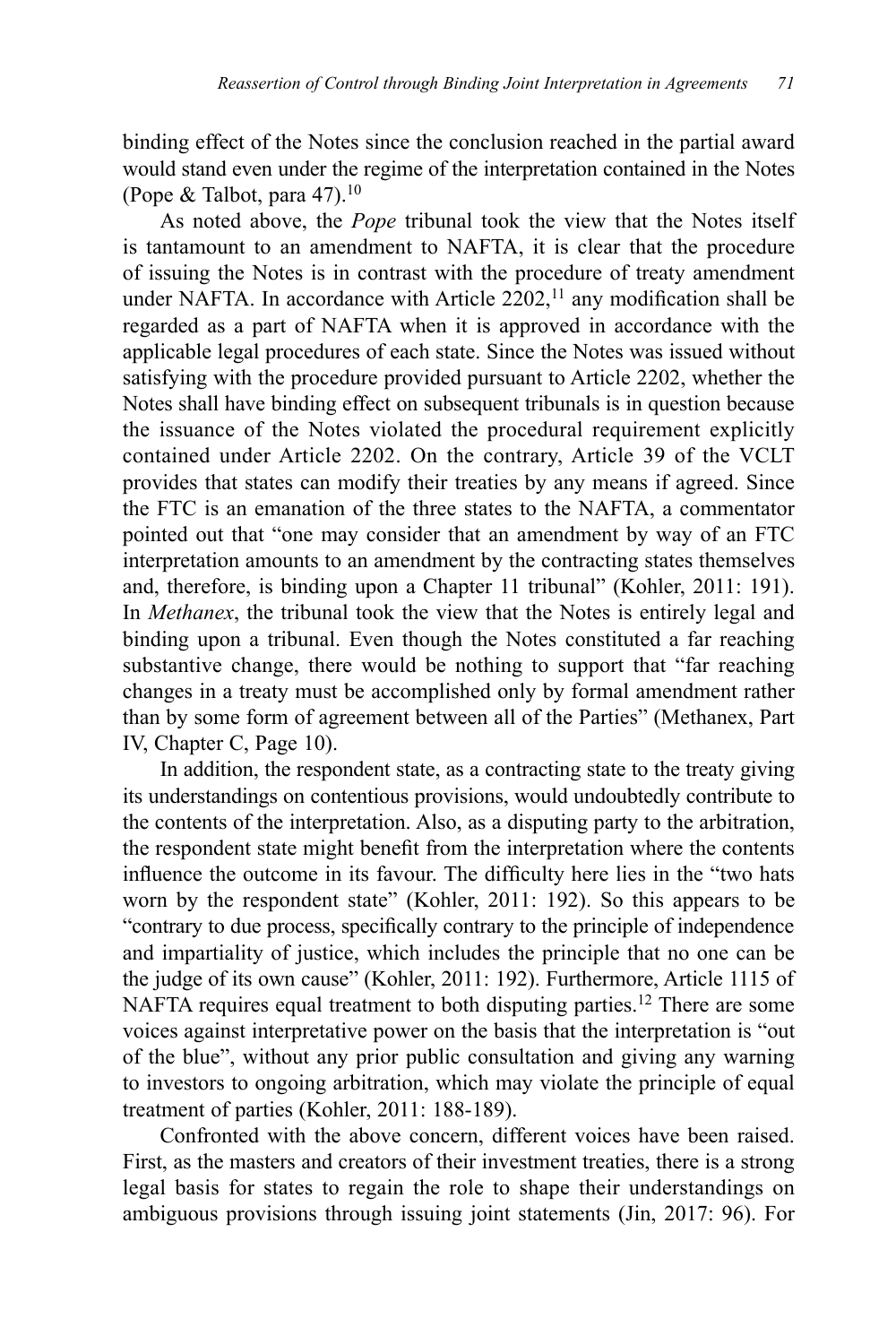instance, in *Methanex*, the tribunal pointed out that it is perfectly proper for a legislature to clarify its original intent when if it, having enacted an IIA, feels that a tribunal implementing it has misconstrued its intention (Methanex, Part IV, Chapter C, Para 22.).<sup>13</sup> Furthermore, as one commentator argued, a joint interpretation statement is issued by all contracting states rather than the respondent state. Upon carefully balancing the protection of foreign investment and public interests involved in investment disputes, the states come to an interpretation that can preserve the interests of all parties (Jin, 2017: 96). Moreover, a joint interpretation not only addresses the urgent demand of clarifying the meaning of contentious provisions in arbitral proceedings but also considers the interests of investors (Jin, 2017: 96). Due to the dual role as both capital-importing and capital-exporting state of the respondent state, the legitimate interests of their own citizens investing abroad will be taken into account while negotiating a joint interpretation with its counterparties. Given the binding effect of the joint interpretation on subsequent tribunals, it is reasonable to expect that both the respondent state and the home state will be more cautious and objective while developing their understandings on contentious provisions.

## **4. Reassertion of Control through Binding Joint Interpretation: Factors to be Considered by China**

In practice, most states have refrained from reaching binding joint interpretation decisions to clarify contentious treaty provisions even though they are concerned about inconsistent decisions issued by tribunals (Gertz and John, 2015: 3). In addition, the findings of a commentator who previously conducted a survey on using subsequent agreement method to interpret ambiguous provisions, negatively showed that adjudicatory bodies had rarely relied on such a method and further concluded developing consensus among the states to a treaty for an interpretive agreement would be difficult (Murphy, 2013: 84- 85). One key reason underlying the finding is that state officials may lack the relevant understanding in terms of the use of binding subsequent agreements outside of an established forum or a particular dispute (Gertz and John, 2015: 3). The recently concluded Chinese IIAs mentioned above, to some extent, shows that the Chinese government has reached the awareness concerning the important role played by the joint interpretation mechanism in constraining tribunals' broad discretion over treaty interpretation, but the limited number of IIAs containing the joint interpretation mechanism with binding force do not simply imply that China will positively engaged in the conclusion of IIAs containing such provisions in the future. Since most of the counterparties of the six IIAs have already adopted the mechanism into their previous IIAs before concluding the IIAs with China, the adoption of the mechanism in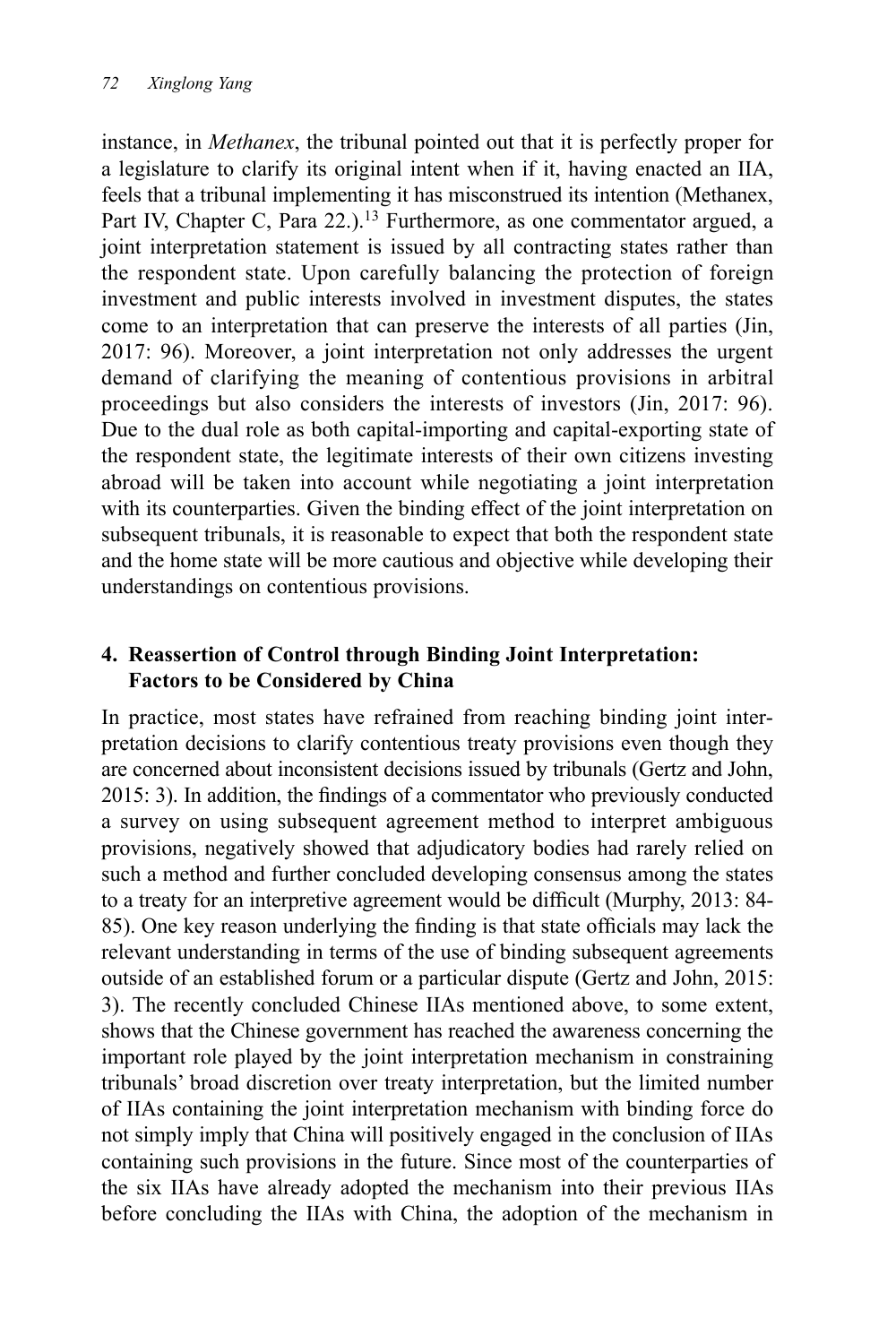the six IIAs may be led by the counterparties rather than positively promoted by China (Zhao, 2017: 148). China urgently needs to enhance its awareness of using binding interpretative statements as a legal tool to alleviate the risk of expansive arbitral rulings and be positively engaged in the negotiation of incorporating the mechanism into its subsequent IIAs. Indeed, enhancing the awareness is far enough. Due to the concerns involved in the issuance of a binding joint interpretation in the pendency of an arbitration illustrated above, if the concerns are not well addressed in subsequent Chinese IIAs, the rule of law will be definitely be hindered rather than promoted (Kohler, 2011: 194). Due to the insufficient practice of the Chinese government regarding the use of joint interpretation statements in investment arbitration, China needs to take into account the following factors while incorporating the joint interpretation mechanism into the upcoming IIAs.

#### *4.1. Entrusting a Permanent Organ with Authority to Issue Joint Interpretation*

In contrast with the China-Australia FTA, the other five Chinese IIAs containing the joint interpretation provisions failed to design a permanent organ to be responsible for issuing interpretative statements. Lacking a permanent organ is problematic due to the following concern. Under the NAFTA, the FTC enables the officials from the contracting states to regularly meet and discuss issues of mutual concern (UNCTAD, 2011: 11). On the contrary, in the absence of a specific organ, if a state has the intention to reach a joint interpretation with other counterparties, all of them are bound to plan meetings, send visiting delegations, etc. So the heavier costs associated with the transaction would hold the states back and leave the states without a focal point for initiating discussions on an interpretive statement (Gertz and John, 2015: 4). In addition, the six IIAs concluded by China explicitly require the contracting states to reach their joint interpretation within a specific time period. Even though the time constraint aims to ensure the efficiency of arbitral proceedings will not be undermined by the intervention, a commentator pointed out that it is difficult to spur their bureaucracies into action to pursue interpretative statements. As a finding stated:

The bureaucratic agencies responsible for international investment have many different priorities competing for their time, resources and political capital, and participants said that drawing attention to the relatively arcane issue of investment treaty interpretation would be an uphill battle. Explaining the complexity and nuance to busy ministers and high-ranking officials would be a challenge, and it could be difficult to justify action, particularly as there would not necessarily be an immediate payoff from issuing an interpretive statement. (Gertz and John, 2015: 5)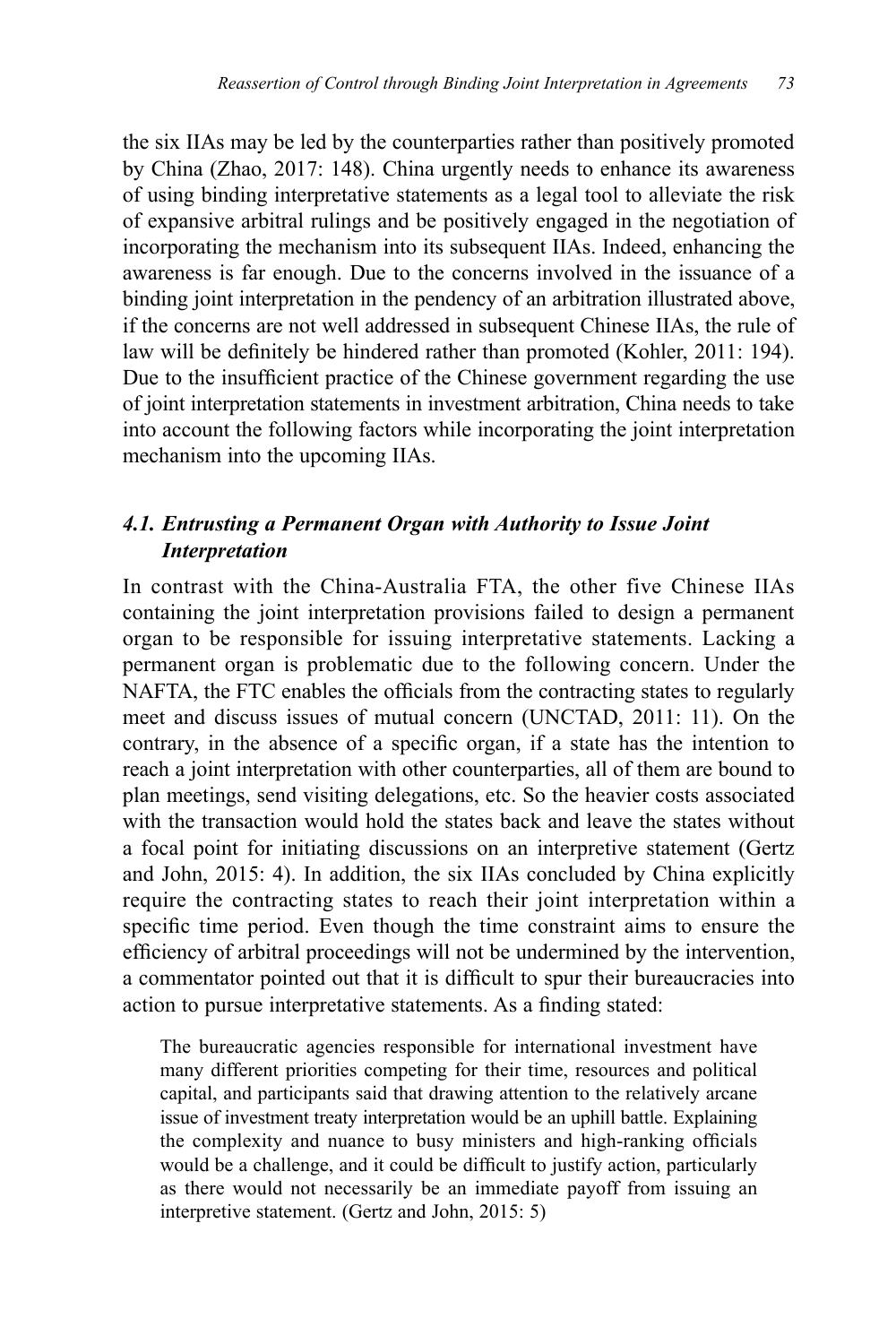Confronted with the above concern, this article proposes China and its counterparties to set up an organ consisting of senior officials and investment law experts to be entrusted with the authority to issue joint interpretation statements in the upcoming IIAs. The organ, with the assistance of academics and NGOs, can work to "compile evidence of which states have asserted similar legal arguments in arbitration hearings, identifying commonalities across states and groups of states which may form the basis for joint interpretative statements" (Gertz and John, 2015: 5). In addition, during arbitral proceedings, when the tribunal needs to determine the true meanings of vague provisions, the tribunal shall request the organ to issue a joint interpretation statement. Upon receiving the joint decision, the tribunal will be more likely to view such an action as a good faith interpretation rather than an opportunistic attempt to avoid potential liability (Gertz and John, 2015: 4).

## *4.2. Ensuring the Binding Effect of Joint Interpretation*

In terms of the binding effect of joint interpretation, two distinct practices have been adopted by the Chinese IIAs. Two IIAs chose the view that a joint interpretation will only bind tribunals of ongoing cases, while the other IIAs stated that tribunals of ongoing and subsequent cases should strictly comply with a joint interpretation while making the determination on the meaning of vague provisions. The first practice raises the concern that even if the contracting states have issued a clear statement on vague provisions, subsequent tribunals would choose to ignore or otherwise discount the statement. When subsequent tribunals use their substantial discretion to adopt expansive interpretations of state obligations, states may perceive that their investment treaties are being interpreted in ways they didn't intend or foresee. In light of this concern, China should strictly distinguish the terms "a tribunal" and "the tribunal". To reduce uncertainty of treaty interpretation and restrict tribunals' power to give unintended interpretation, this article suggests that China adopt the practice that a joint interpretation on general treaty provisions should bind a tribunal of ongoing and subsequent cases established pursuant to a treaty.

As noted earlier, even if an IIA adopts the approach that a joint interpretation statement should have a binding effect on tribunals, based on the practice of the NAFTA, when a joint interpretation statement is issued at the time when an investment case is pending, the tribunal may tend to make the determination on the nature of the joint statement, namely whether the statement is a true interpretation or a disguised amendment. Indeed, when a tribunal holds that a joint statement aims to clarify the possible meanings that fall within the interpretative radius of a norm, there will be no difficulty for the arbitrators to take the statement as a binding instrument. On the contrary,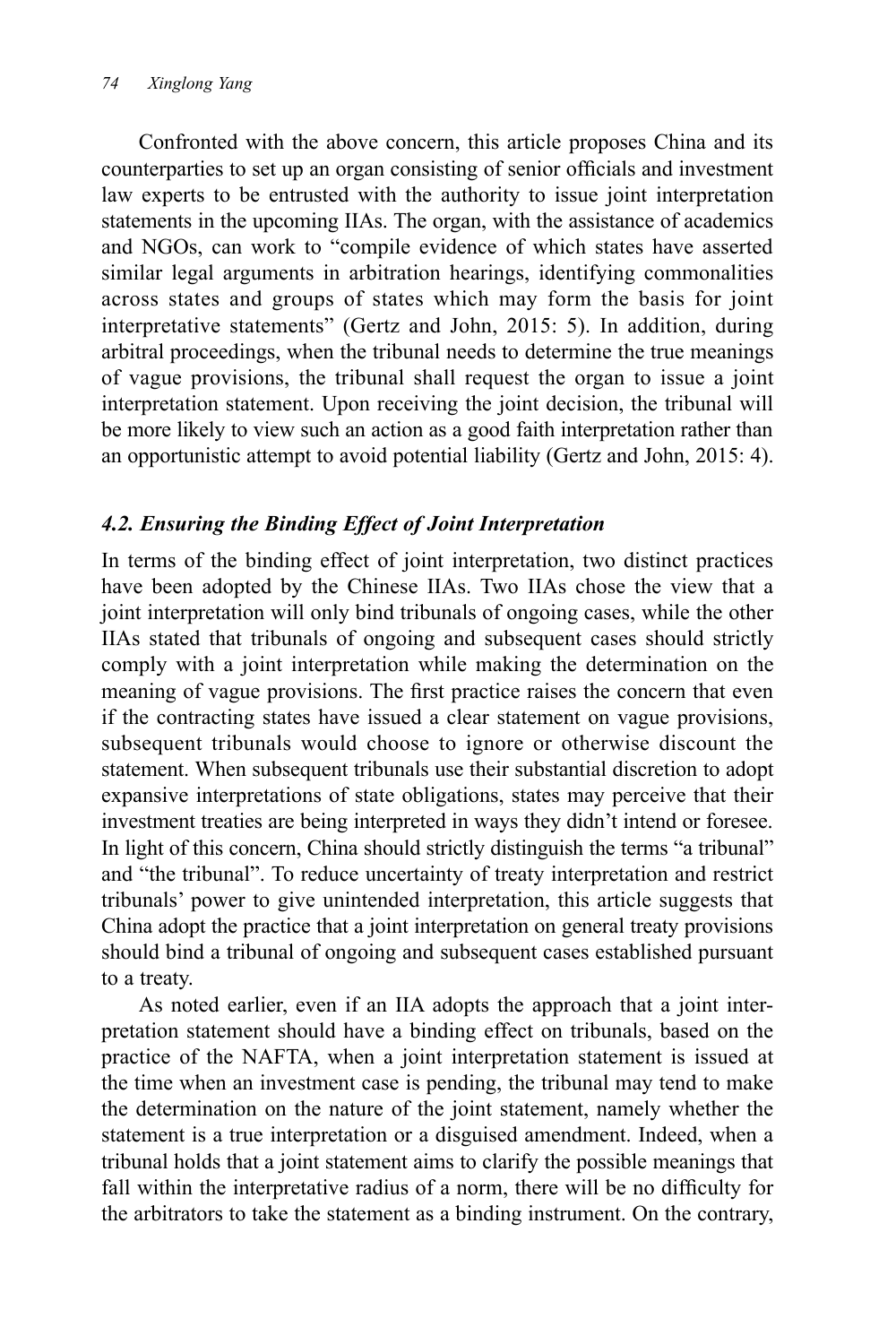when the tribunal reaches the conclusion that the statement is actually modifying the norm and is constituted as an unlawful amendment, avoiding answering the binding nature of the statement would cause the concern of the legitimacy of award as the *Pope* case showed (Zhao, 2017: 150).

To solve the above concern, China and its counterparties need to provide for the permanent organ to have the power to debate and decide on the contents of the joint statement. When the organ holds that the joint statement aims to clarify the possible meanings that fall within the interpretative radius of a norm, both pending and subsequent tribunals should be strictly bound by the joint decision. On the contrary, if the understanding is in effect a modification to the treaty, the permanent organ, on behalf of the contracting states, may decide the joint statement shall have binding effect from a specific date. Since the EU also realized this concern, the above proposal has been incorporated into the newly concluded EU Free Trade Agreement, including the EU-Canada Comprehensive Economic and Trade Agreement<sup>14</sup> and the EU-Singapore Investment Protection Agreement.15 The above proposal aims to serve two goals. First, it will avoid a disguised amendment to have binding effect on tribunals of ongoing cases since the norms of amendment have no retroactive effect. In addition, a joint statement may reflect the common understanding of all contracting states on key issues that have not been addressed before or have been brought into public spotlight recently, so issuing the statement aims to regulate states' future behaviours, which will contribute to the consistency of treaty interpretation by subsequent tribunals.

#### *4.3. Setting up a Reasonable Time Constraint Applicable to the Issuance of Joint Interpretation*

To preserve the efficiency of investment arbitration, it is important for China and its counterparties to confirm a reasonable time period for the states or the permanent organ to reach their mutual understandings on vague provisions during arbitral proceeding in their upcoming IIAs. If the permanent organ is requested by the tribunal or petitions the tribunal on its own account to issue a joint decision on vague provisions during arbitral proceedings, the organ should deliver its final and binding understandings to the tribunal within the time period. Based on the practice of the six IIAs, either 60 days or 70 days are set out to bind all contracting states or the CI. The time limitation provision aims to avoid arbitral proceedings to be delayed by the intervention of the contracting states. In addition, if the organ cannot reach a mutual understanding on the disputed provision, which implies a common practice between or among the states has not been formed yet. So such an issue is more appropriate to be addressed by the tribunals of ongoing cases rather than the permanent organ.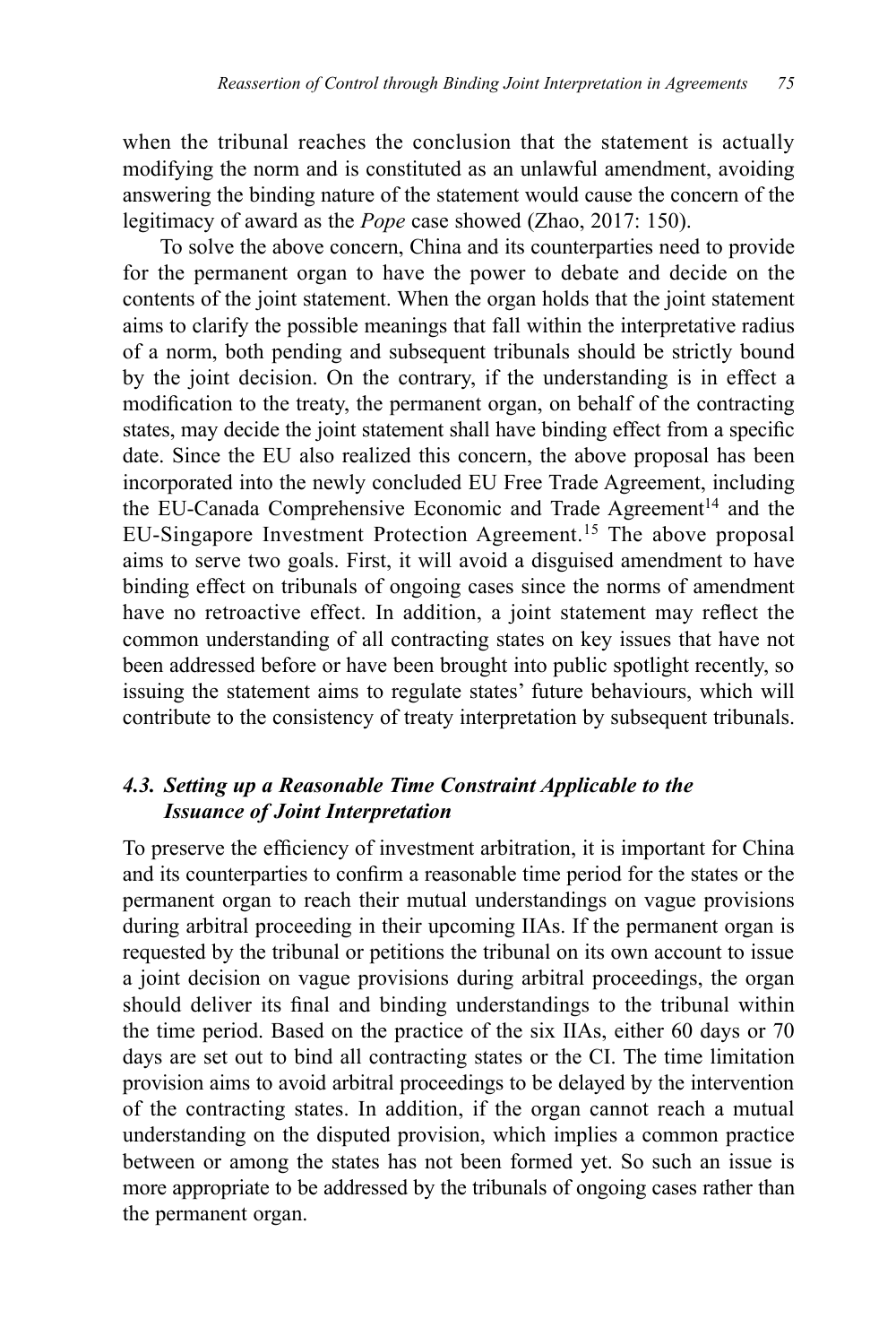# *4.4. Protecting States' Legitimate and Non-discriminatory Public Welfare Regulation*

The last decade has witnessed a growing debate regarding one of the key asymmetric nature of investment treaties, which imposes a number of obligations on states, but do not seem to hold investors accountable for the social, environmental and economic consequences of their investment activities (Fan, 2018). Faced with the concern, one attempt to protect states' legitimate and non-discriminatory public welfare regulation from investorstate claims is to provide "an innovative feature that goes beyond existing safeguards for protecting the regulatory autonomy of states by providing a mechanism for joint treaty party control" (Roberts and Braddock, 2016). Such an innovation was incorporated into the China-Australia FTA. The mechanism allows the respondent state to deliver the claimant investor and the non-disputing state a "public welfare notice" when it deems that the disputed measure falls within the scope of the carve-out. The notice will suspend the dispute resolution procedure and a 90-day consultation period is triggered between the states. When the alleged measure is confirmed as a non-discriminatory measure for legitimate public welfare objectives, it will not be subjected to investment claims. To recalibrate the balance between investor protection and state sovereignty, and between the interpretative power of tribunals and state parties, it is suggested that this innovation be adopted by China in negotiating IIAs with its counterparties along the B&R. The innovative approach would serve as a strong safeguard for China and its counterparties to regain their control over regulatory autonomy in the future. Indeed, if China and its counterparties are unable to reach the agreement on whether or not the measure falls within the carve-out, the tribunal shall decide the issue on its own account.

# **5. Conclusion**

Recent years have witnessed the dissatisfaction of growing states with the way in which their IIAs have been interpreted by tribunals; so how to ensure that states will not end up being bound by obligations they did not assume has become an urgent task in the international investment law community. To date, a growing number of states have attempted to create the tool of binding joint interpretation to exercise control over their IIAs and ensure that the obligations they have undertaken are interpreted consistently by tribunals. It is without doubt that China will conclude more IIAs or amend the outdated treaties with its counterparties along the B&R in the near future. Even though China will be more careful in producing an IIA text completely free of ambiguity, as a product of compromise, the text will inevitably contain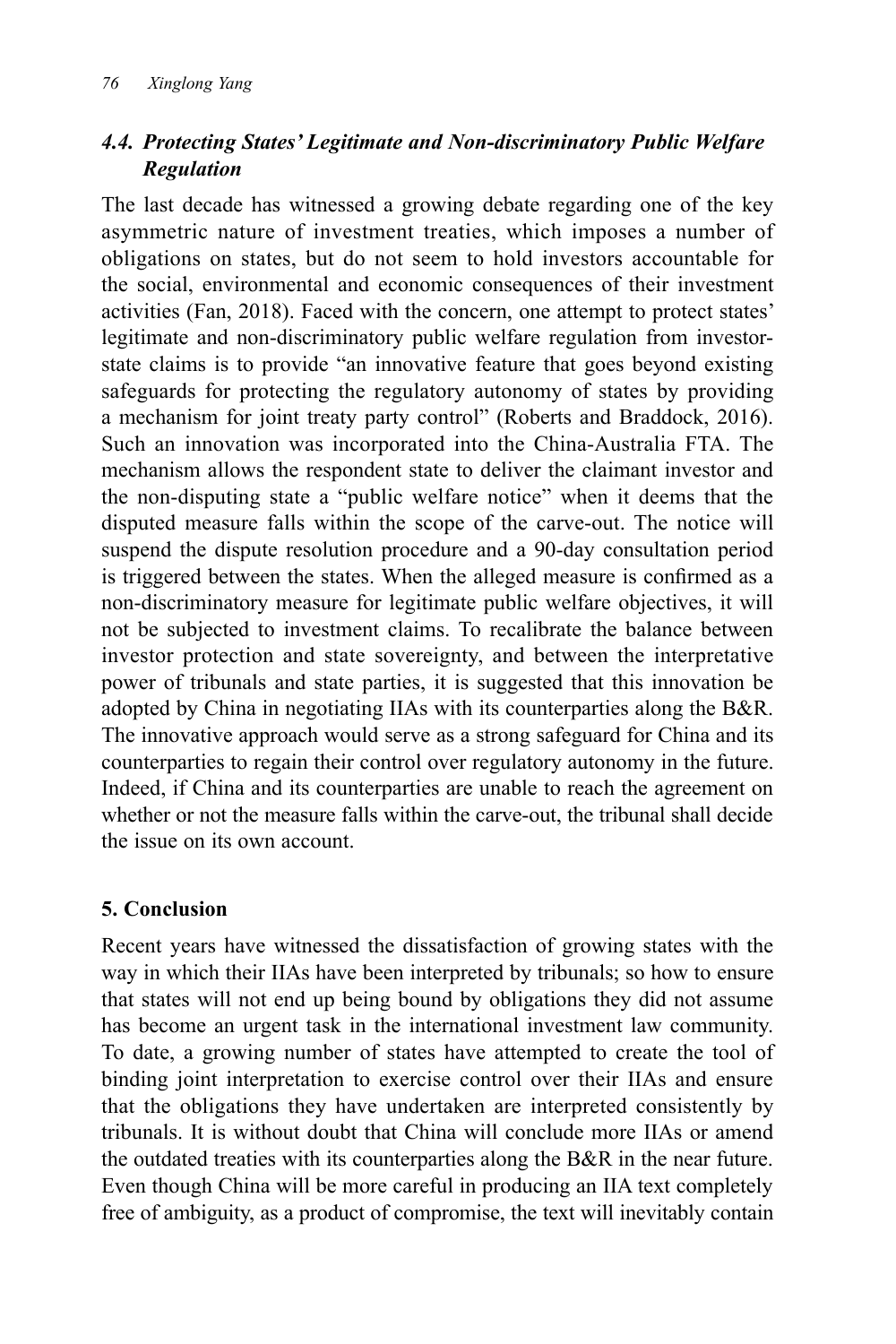vague and ambiguous provisions. Recently concluded Chinese IIAs evidence a rise in provisions that allow the contracting states or a permanent organ to issue an interpretation of the treaty that is binding on tribunals. But due to the insufficient practice of the Chinese government on the use of joint interpretation statements in investment arbitration, this article has raised the concern that China may rush into concluding IIAs containing template joint interpretation provisions with little consideration to the controversial issues involved in the implementation of the binding joint interpretation mechanism in arbitral proceedings.

The article proposes several factors to be considered by China while incorporating the mechanism into its upcoming IIAs. First, since the existence of a permanent organ to be responsible for issuing binding joint interpretation could facilitate the exchange of views and the formulation of common interpretations between the contracting states in a timely manner, it is suggested that a permanent organ should be established with the power to issue joint interpretations. Also, given the concern that arbitrators would choose to ignore a clear interpretative statement issued by the organ, China and the counterparties should set out an express regime for binding joint interpretative agreements in the IIAs, awards issued by the tribunals must be consistent with the interpretation. Furthermore, to protect the efficiency of arbitral proceedings, a reasonable time constraint must be determined for the organ to develop its consensus on contentious provisions under the newer-style Chinese IIAs. Moreover, to protect the legitimate and nondiscriminatory public welfare regulation of China and its counterparties from investor-state claims, the article further suggests that measures of the respondent state that are non-discriminatory and for legitimate public welfare objectives shall not be the subject of a claim. When the respondent state believes that the measure falls within this exception, the respondent state is permitted to issue a "public welfare notice" specifying the reasons to the tribunal. If the treaty parties agree that the challenged measure fits within the scope of the carve-out, an award issued by the tribunal must be consistent with that decision. Such an innovation would serve as a safeguard for China and its counterparties to regain their control over regulatory autonomy in the future.

#### **Acknowledgement**

This article is an original research paper of the 2019 Humanities and Social Sciences Research Project of Chongqing Education Commission ("2019重庆 市教委人文社会科学研究项目19JD008") and the Base Project of China-ASEAN Legal Research Center, China Law Society.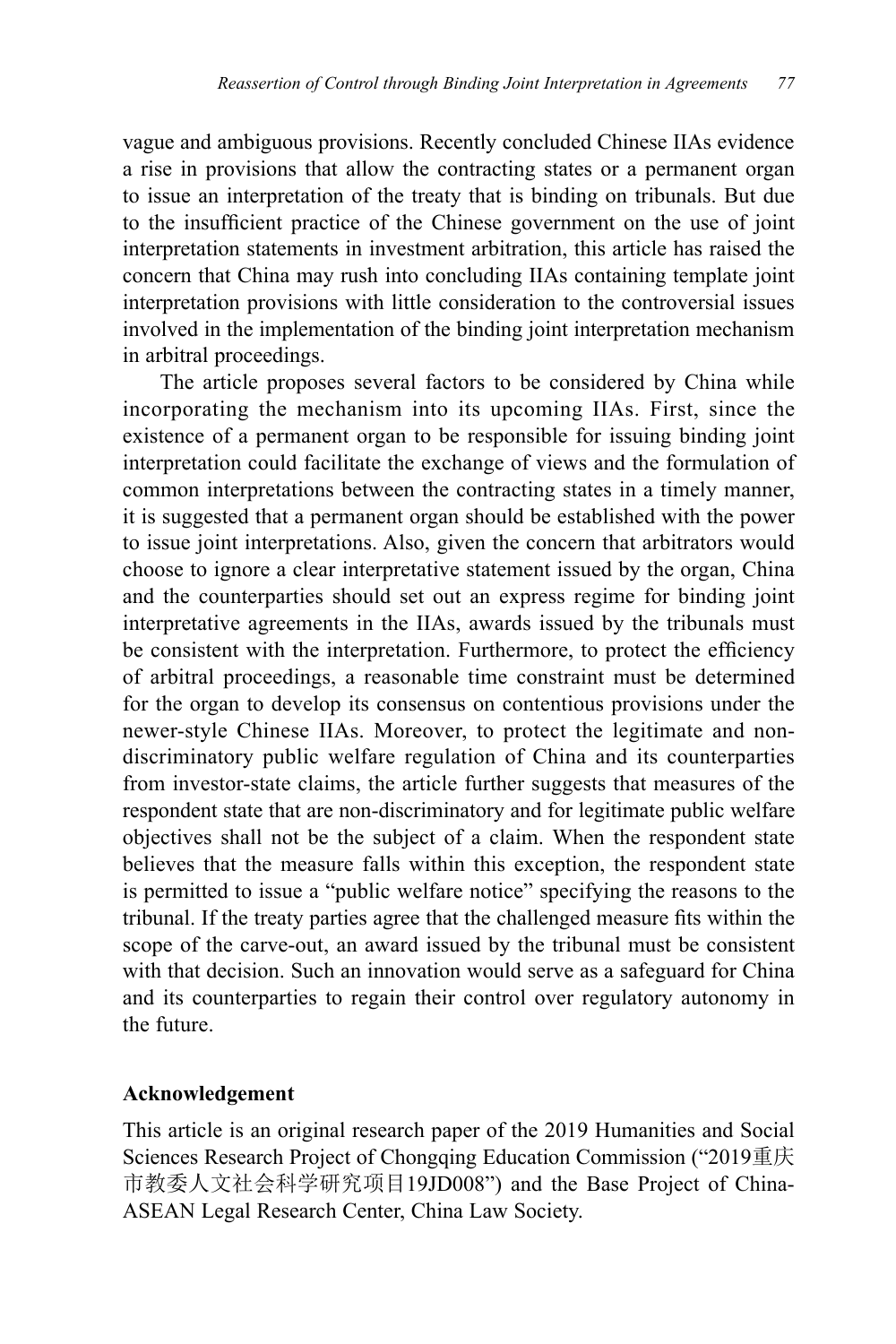## **Notes**

- \* Xinglong Yang is a researcher at the China–ASEAN Legal Research Center, School of International Law, Southwest University of Political Science and Law, Chongqing, China. He obtained his LL.M. from NUS, Singapore and LL.D. from Thammasat University, Thailand. He can be reached at <289090989@qq.com>.
- 1. "Arbitral Panels, even if they do not create jurisprudence, nevertheless contribute to the accumulation of a body of thought on the meaning of investment treaty terms that influences other arbitrators' decisions."
- 2. "It is, however, always possible that provisions of domestic law prohibit the government of a State from arriving at a binding agreement in such cases without satisfying certain – mostly procedural – requirements under its constitution."
- 3. The joint interpretation mechanism also reflects the clarification made by the ILC in 2012, "subsequent agreements and subsequent practice establishing the agreement of the parties regarding the interpretation of a treaty must be conclusive regarding such interpretation when the parties consider the interpretations to be binding upon them."
- 4. "Such interpretations offer a promising avenue for states seeking to regain control, and reorient, the international regime."
- 5. "1. In the dispute settlement procedure stipulated in Article 13, upon the request of the Contracting Party to the dispute, the arbitral tribunal shall require both Contracting Parties to interpret articles of this Agreement in relation to the dispute. The Contracting Parties shall submit in writing a combined decision of the interpretation to the arbitral tribunal within sixty days after the request was raised. 2. The combined decision made by both Contracting Parties pursuant to Paragraph 1 shall be binding upon the arbitral tribunal. The award shall be consistent with the combined decision. If both Contracting Parties fail to make such decision within sixty days, the arbitral tribunal will make a decision independently."
- 6. "1. The tribunal shall, on request of the state party, request a joint interpretation of the Parties of any provision of this Agreement that is in issue in a dispute. The Parties shall submit in writing any joint decision declaring their interpretation to the tribunal within 60 days of delivery of the request. 2. A joint decision issued under paragraph 1 by the Parties shall be binding on the tribunal, and any award must be consistent with that joint decision. If the Parties fail to issue such a decision within 60 days, the tribunal shall decide the issue on its own account."
- 7. "A joint decision of the Parties, acting through the Committee on Investment, declaring their interpretation of a provision of this Agreement shall be binding on a tribunal of any ongoing or subsequent dispute, and any decision or award issued by such a tribunal must be consistent with that joint decision."
- 8. "Where a respondent asserts as a defence that the measure alleged to be a breach is within the scope of an entry set out in Section A or B of its Schedule of Non-Conforming Measures in Annex III, the tribunal shall, on request of the respondent, request the interpretation of the Parties on the issue."
- 9. "A decision between the respondent and the non-disputing Party that a measure is of the kind described in Article 9.11.4 shall be binding on a tribunal and any decision or award issued by a tribunal must be consistent with that decision."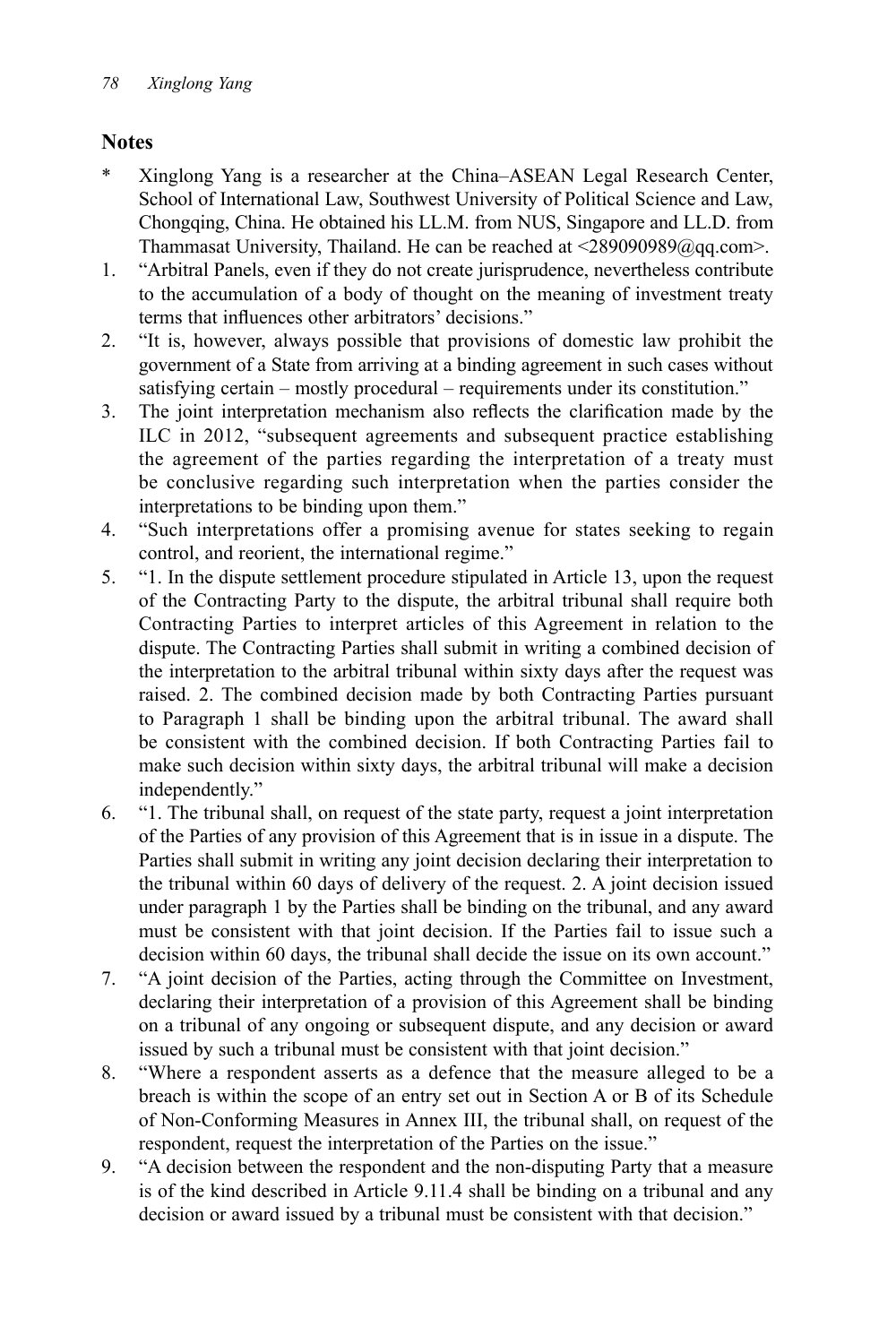- 10. "For the reasons, were the Tribunal required to make a determination whether the Commission's action is an interpretation or an amendment, it would choose the latter. However, for the reasons discussed below, this determination is not required. Accordingly, the Tribunal has proceeded on the basis that the Commission's action was an "interpretation"".
- 11. "1. The Parties may agree on any modification of or addition to this Agreement. 2. When so agreed, and approved in accordance with the applicable legal procedures of each Party, a modification or addition shall constitute an integral part of this Agreement."
- 12. "Without prejudice to the rights and obligations of the Parties under Chapter Twenty… this Section establishes a mechanism for the settlement of investment disputes that assures both equal treatment among investors of the Parties in accordance with the principle of international reciprocity and due process before an impartial tribunal."
- 13. "If a legislature, having enacted a statute, feels that the courts implementing it have misconstrued the legislature's intention, it is perfectly proper for the legislature to clarify its intention. In a democratic and representative system in which legislation expresses the will of the people, legislative clarification in this sort of case would appear to be obligatory."
- 14. "Where serious concerns arise as regards matters of interpretation that may affect investment, the Committee on Services and Investment may, pursuant to Article 8.44.3(a), recommend to the CETA Joint Committee the adoption of interpretations of this Agreement. An interpretation adopted by the CETA Joint Committee shall be binding on the Tribunal established under this Section. The CETA Joint Committee may decide that an interpretation shall have binding effect from a specific date."
- 15. "Where serious concerns arise as regards issues of interpretation which may affect matters relating to this Agreement, the Committee, pursuant to subparagraph 4(f) of Article 4.1 (Committee), may adopt interpretations of provisions of this Agreement. An interpretation adopted by the Committee shall be binding on the Tribunal and the Appeal Tribunal and any award shall be consistent with that decision. The Committee may decide that an interpretation shall have binding effect from a specific date."

# **References**

### *Books and Articles*

- Fan, Kun (2018), "Rebalancing the Asymmetric Nature of International Investment Agreements", Kluwer Arbitration Blog, April 30, available at <http:// arbitrationblog.kluwerarbitration.com/2018/04/30/rebalancing-asymmetric-natureinternational-investment-agreements/>.
- Gertz, Geoffrey and John, Taylor St (2015), "State Interpretation of Investment Treaties: Feasible Strategies for Developing Countries", GEG & BSG Policy Brief, available at <http://geg-test.nsms.ox.ac.uk/sites/geg/files/GEG%20Gertz%20 and%20St%20John%20June2015\_A.pdf>.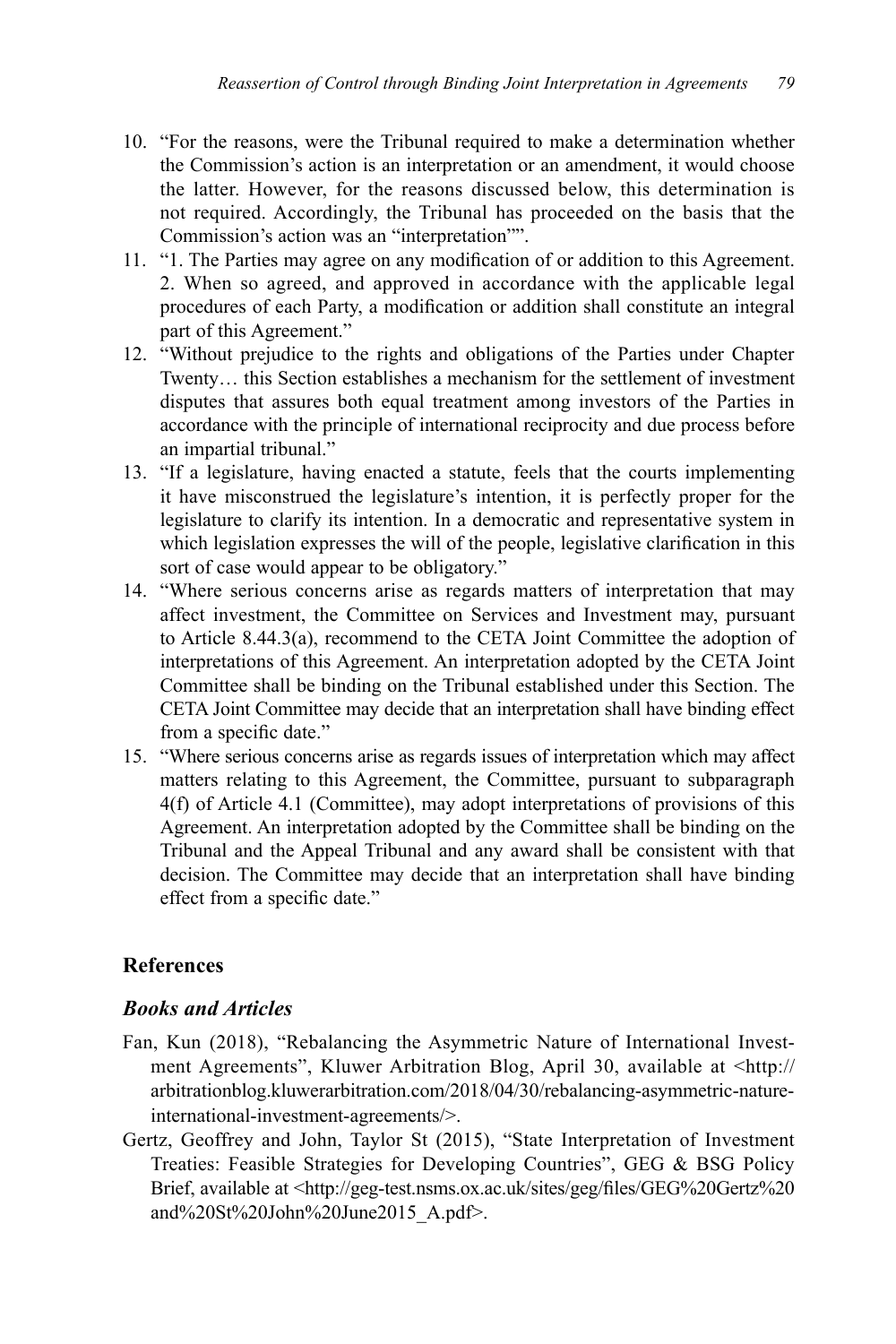- Gordon, Kathryn and Pohl, Joachim (2015), "Investment Treaties over Time-Treaty Practice and Interpretation in a Changing World", OECD Working Papers on International Investment, No. 2, available at <https://papers.ssrn.com/sol3/papers. cfm?abstract\_id=2555606>.
- International Law Commission (2013), Report on the Work of Its Sixty-Fifth Session, U.N. Doc. A/68/10, Chapter IV, "Subsequent Agreements and Subsequent Practice in Relation to the Interpretation of Treaties", available at <http://legal.un.org/ilc/ reports/2013/english/chp4.pdf>.
- Investment Policy Hub (2019), "UNCTAD's Work Programme on International Investment Agreements", available at <http://investmentpolicyhub.unctad.org/ IIA/CountryBits/42>.
- Jaime, Margie-Lys (2014), "Relying upon Parties' Interpretation in Treaty-based Investor State Settlement: Filling the Gaps in International Investment Agreement", *Georgetown Journal of International Law*, Vol. 46, No. 1, pp. 278.
- Jin, Ye (2017), "State Parties Treaty Interpretation Mechanism in Procedural Rules of International Investment Arbitration", *Wuhan University International Law Review*, No. 5, pp. 87-96.
- Johnson, Lise and Razbaeva Merim (2014), "State Control over Interpretation of Investment Treaties", Vale Columbia Center on Sustainable International Investment, available at <http://ccsi.columbia.edu/files/2014/04/State\_control over treaty interpretation FINAL-April-5 2014.pdf >.
- Kohler, Gabrielle Kaufmann (2011), "Interpretive Powers of the Free Trade Commission and the Rule of Law", Fifteen Years of NAFTA Chapter 11 Arbitration, 175-177, available at <https://www.arbitration-icca.org/media/1/ 13571335953400/ interpretive\_powers\_of\_the\_free\_trade\_commission\_and\_the\_rule\_of\_law\_ kaufmann-kohler.pdf>.
- Methymaki, Eleni and Tzanakopoulos Antonios (2016), "Master or Puppets? Reassertion of Control Through Joint Investment Treaty Interpretation", *Oxford Studies Research Paper 10*, available at <https://ssrn.com/abstract=2740127>.
- Murphy, Sean D. (2013), "The Relevance of Subsequent Agreement and Subsequent Practice for the Interpretation of Treaties", in Georg Nolte (eds), *Treaties and Subsequent Practice*, Oxford, UK: Oxford University Press.
- Roberts, Anthea (2010), "Power and Persuasion in Investment Treaty Interpretation: the Dual Role of States", *American Journal of International Law*, Vol. 104, No. 12, pp. 179-225.
- Roberts, Anthea and Richard Braddock (2016), "Protecting Public Welfare Regulation through Joint Treaty Party Control: a ChaFTA Innovation", REGNET, June 24, available at <http://regnet.anu.edu.au/news-events/news/6497/protecting-publicwelfare-regulation-through-joint-treaty-party-control-chafta>
- State Council of the People's Republic of China (2015), "Action Plan on the Belt and Road Initiative", March 30, available at <http://english.gov.cn/archive/ publications/2015/03/30/content\_281475080249035.htm>.
- UNCTAD (2011), "Interpretation of IIAs: What States Can Do", *IIA Issues Note*, No. 3(December), available at <https://unctad.org/en/Docs/webdiaeia2011d10\_ en.pdf>.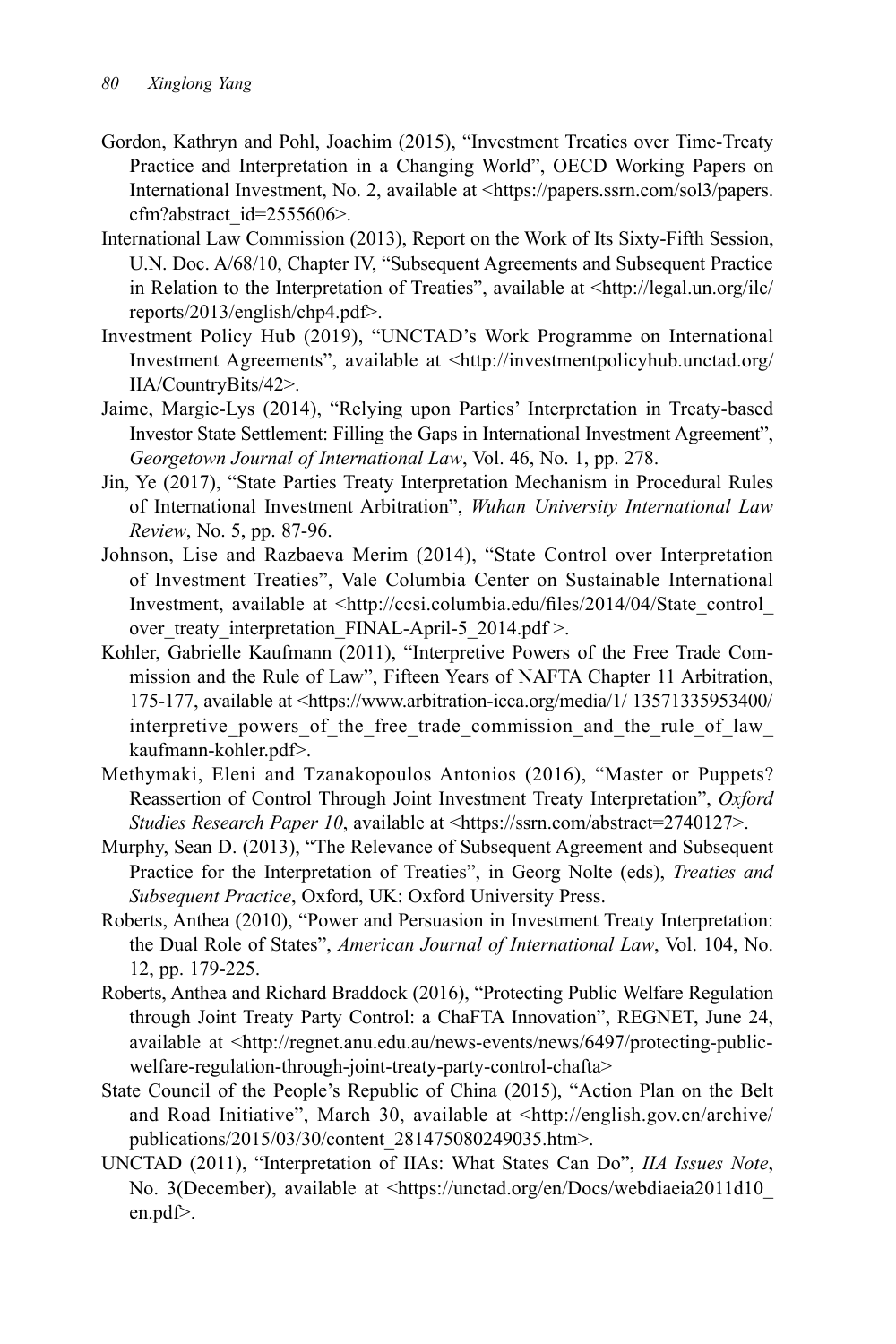Zhao, Haile (2017), "The Study of Joint Interpretation of BITs from an International Rule of Law Perspective: A Research Starting from China's Treaty Texts", *Modern Law Science*, Vol. 39, No. 2, pp. 152-154.

#### *Cases*

- ADF Group Inc. v. United States of America, ICSID Case No. ARB(AF)/00/1, Award, Jan. 9, 2003, 6 ICSID REP. 470 (2004), para 177, available at <https://www.italaw. com/sites/default/files/case-documents/ita0009.pdf >.
- CME Czech Republic B.V. v. The Czech Republic (CME), UNCITRAL, available at <http://www.italaw.com/cases/281>.
- CME, UNICITRAL, Final Award (14 Mar. 2003), available at <http://www.italaw. com/sites/default/files/case-documents/ita0180.pdf>.
- Methanex Corporation v. United States of America ('Methanex'), in the Matter of An Arbitration under Chapter 11 of the North American Free Trade Agreement and the UNCITRAL Arbitration Rules, Final Award of the Tribunal on Jurisdiction and Merits, Part IV, Chapter C, Page 10, available at <http://www.italaw.com/sites/ default/files/case-documents/ita0529.pdf>.
- Mondev International Ltd. v. United States of America, Award, Oct. 11, 2002, 42 I.L.M. 85 (2003), para 121, available at <https://www.italaw.com/sites/default/ files/case-documents/ita1076.pdf >.
- Pope & Talbot Inc. v. Government of Canada ("Pope & Talbot"), UNCITRAL (NAFTA), Award in Respect of Damages, available at <https://www.italaw.com/ sites/default/files/case-documents/ita0686.pdf>.

#### *Treaties*

- Agreement between China and Canada Concerning the Promotion and Reciprocal Protection of Investments ("China-Canada BIT") (adopted Sep, 2012, entered into force Oct. 1, 2014), available at <http://investmentpolicyhub.unctad.org/Download/ TreatyFile/3476>.
- Agreement between China and Cuba Concerning the Encouragement and Reciprocal Protection of Investments ("China-Cuba BIT") (adopted Apr. 20, 2007, entered into force May. 1, 2007), available at <http://investmentpolicyhub.unctad.org/ Download/TreatyFile/724> and its Amendment of China-Cuba IIA <http://www. mofcom.gov.cn/aarticle/b/g/200809/20080905760115.html>.
- Agreement between China and Tanzania Concerning the Promotion and Reciprocal Protection of Investments ("China-Tanzania BIT") (adopted Mar. 24, 2013, entered into force Apr. 17, 2014), available at <http://tfs.mofcom.gov.cn/article/ bc/201406/20140600637176.shtml>.
- Agreement between China and Uzbekistan on the Promotion and Protection of Investments ("China-Uzbekistan BIT") (adopted April 2011, entered into force 2011), available at <http://www.lawinfochina.com/display.aspx?id=7030&lib= tax&SearchKeyword=&SearchCKeyword>.